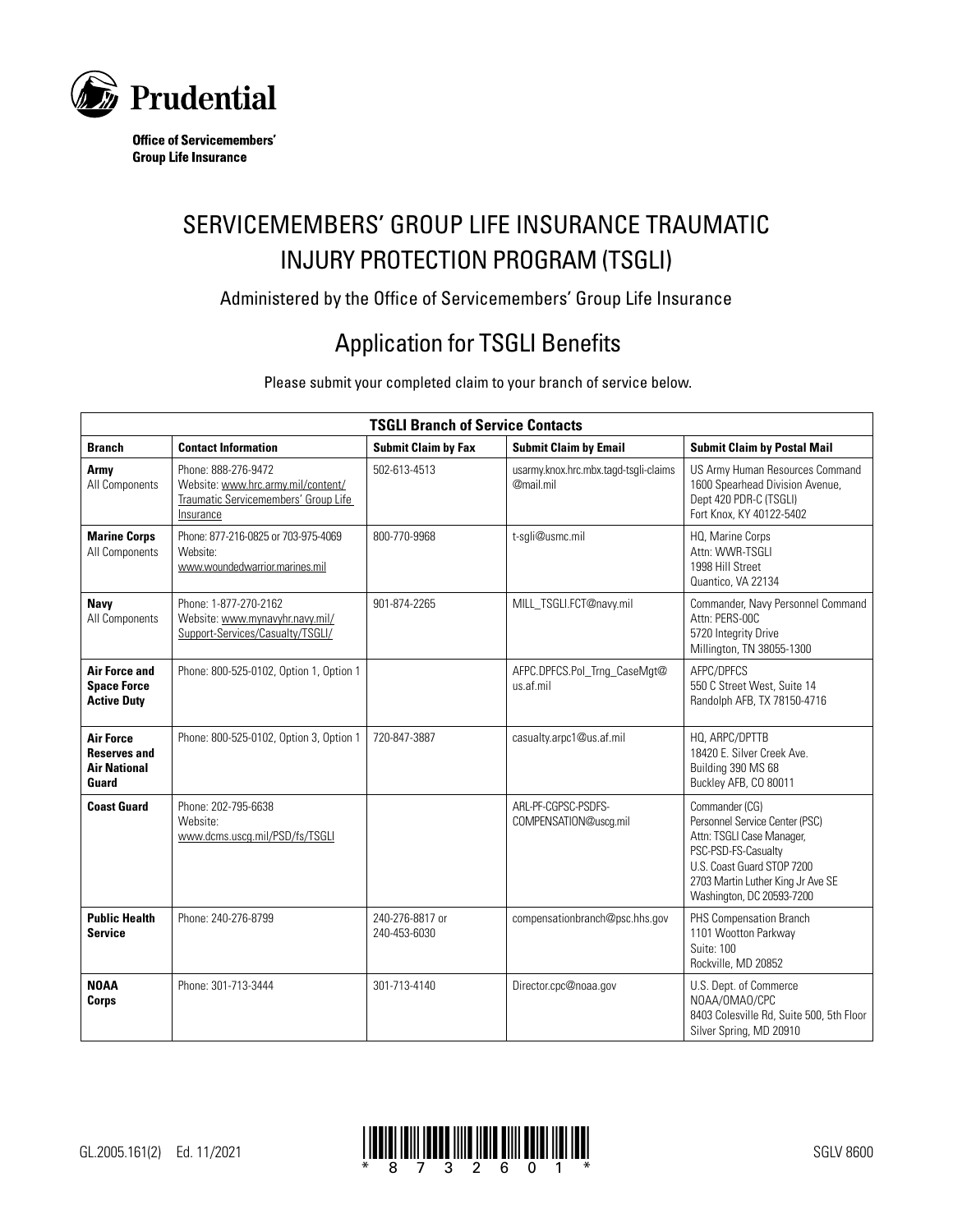## **GENERAL INFORMATION**

The Servicemembers' Group Life Insurance Traumatic Injury Protection (TSGLI) program provides for payment to service members who are severely injured (on or off duty) as the result of a traumatic event and suffer a loss that qualifies for payment under TSGLI. TSGLI is designed to help traumatically injured service members and their families with financial burdens associated with recovering from a severe injury. TSGLI payments range from \$25,000 to \$100,000, based on the qualifying loss suffered.

## **WHO IS ELIGIBLE?**

Effective December 1, 2005, all service members who are insured under SGLI and:

- experience a **traumatic event**
- that results in a **traumatic injury**
- which is listed as a **qualifying loss**

are eligible to receive a TSGLI payment. Service members who were severely injured between October 7, 2001 and November 30, 2005 may also be eligible for a TSGLI payment, regardless of where their injury occurred or whether they had SGLI coverage at the time of their injury. Members should contact their branch of service for more information.

## **What is a Traumatic Event?**

A traumatic event is the application of external force, violence, chemical, biological, or radiological weapons, accidental ingestion of a contaminated substance, or exposure to the elements that causes damage to your body.

## **What is a Traumatic Injury?**

A traumatic injury is the physical damage to your body that results from a traumatic event.

## **What is a Qualifying Loss?**

A qualifying loss is a traumatic injury that is listed on the TSGLI Schedule of Losses, which lists all covered losses and payment amounts. You may view the complete Schedule of Losses and other TSGLI information at **http://[www.benefits.va.gov/insurance/tsgli\\_schedule\\_Schedule.asp](https://www.benefits.va.gov/insurance/tsgli_schedule_Schedule.asp)**. Your branch of service TSGLI office will determine whether your injury is a qualifying loss for TSGLI purposes.

## **HOW TO FILE A TSGLI CLAIM**

Filing a TSGLI claim is a three-step process in which the service member [or guardian, power of attorney or military trustee] and a medical professional must complete and submit the appropriate parts of the TSGLI Claim Form as follows:

| Step 1                                                                                                                                                                                                                                                                                                                                         | Step 2                   | Step 3                                                                                                                                                                                                       |
|------------------------------------------------------------------------------------------------------------------------------------------------------------------------------------------------------------------------------------------------------------------------------------------------------------------------------------------------|--------------------------|--------------------------------------------------------------------------------------------------------------------------------------------------------------------------------------------------------------|
| The service member [or guardian, power of<br>attorney or military trustee]                                                                                                                                                                                                                                                                     | The medical professional | The medical professional OR the service member [or<br>guardian, power of attorney or military trustee]                                                                                                       |
| must complete Part A (pages 3 through 7) of the<br>form and give it to a medical professional to<br>complete Part B. Note: If a guardian or power<br>of attorney completes Part A, they must include<br>copies of letters of guardianship, letters of<br>conservatorship, power of attorney, or durable<br>power of attorney (if appropriate). | must complete Part B.    | must forward Parts A and B, along with medical<br>records that document the member's injury and<br>resulting loss, to the member's branch of service<br>TSGLI office listed on the front cover of this form. |

## **COMPLETING THE FORM**

Instructions on completing the TSGLI Claim Form are included in each section. When completing the form, the service member, guardian, power of attorney or military trustee **must** complete the service member's Social Security number on each page of the form. If you have questions about completing the form or if the member is deceased, please contact the branch of service TSGLI office listed on the front cover of this form.

## **CLAIM DECISION AND PAYMENT**

## **Who Makes the Decision on My Claim?**

Your branch of service TSGLI office will make the decision on your claim based upon the information in Parts A and B of the TSGLI Claim Form and any supporting medical documentation you provide. They will then forward their decision to the Office of Servicemembers' Group Life Insurance (OSGLI) for appropriate action.

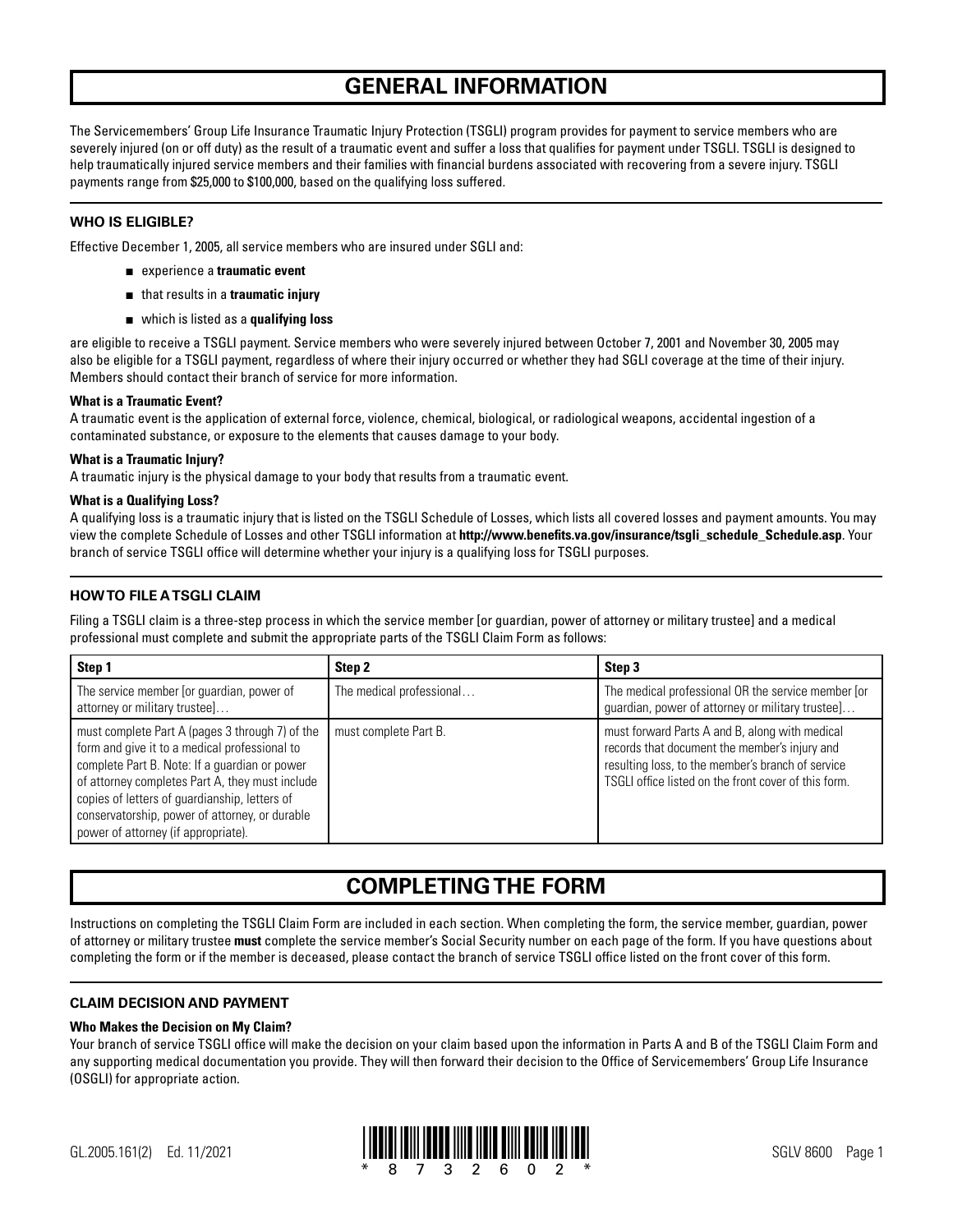### **Who Will Receive the TSGLI Payment?**

Payment will be made directly to the member. If the member is unable, payment will be made under the appropriate letters of guardianship/ conservatorship or a power of attorney to the guardian, power of attorney or military trustee on the member's behalf. If the member dies after qualifying for payment, the payment will be made to the member's current listed SGLI beneficiary(ies). The member must survive for seven days (168 hours) from the date of the traumatic event to be eligible for TSGLI.

#### **How the TSGLI Payment Will Be Made?**

If your branch of service TSGLI office approves your claim, OSGLI will make the TSGLI benefit payment. There are three payment methods used for TSGLI benefits: Prudential's Alliance Account®,\* Electronic Funds Transfer (EFT), or check. If you do not choose a payment option, OSGLI will make the payment through Prudential's Alliance Account.

### 1. **Prudential's Alliance Account\***

- 1) The funds in an Alliance Account begin earning interest immediately and will continue to earn interest until all funds are withdrawn. Interest is accrued daily, compounded daily and credited every month. The interest rate may change and will vary over time, subject to a minimum rate that will not change more than once every 90 days. You will be advised in advance of any change to the minimum interest rate via your quarterly Alliance Account statement or by calling Customer Support at (877) 255-4262.
- 2) The interest rate credited to the Alliance Account is adjusted by Prudential at its discretion based on variable economic factors (including, but not limited to, prevailing market rates for short-term demand deposit accounts, bank money market rates and Federal Reserve Interest rates) and may be more or less than the rate Prudential earns on the funds in the account.
- 3) An Alliance Account is an interest bearing draft account established in the beneficiary's name with a draft book. The beneficiary can write drafts for any amount up to the full amount of the proceeds. There are no monthly service fees or per draft charges and additional drafts can be ordered at no cost, but fees apply for some special services including returned drafts, stop payment orders and copies of statements/drafts.
- 4) The funds in your Alliance Account are available immediately. Use the drafts to access the account anytime you wish. You can write a draft to yourself (which you can cash or deposit at your own bank) or write a draft to another person, or to any business as you need your funds.
- 5) Alliance Account funds are part of Prudential's General Account and are backed by the financial strength of The Prudential Insurance Company of America which has been in business and serving its customers for over 140 years. The Alliance Account is not a bank account or a bank product, and therefore, is not FDIC insured.
- 6) Account holders cannot make deposits into an Alliance Account. Only eligible payments from other Prudential insurance policies or contracts may be added to the Alliance Account.

 **Note:** A service member's legal guardian, military trustee, or power of attorney (POA) may choose the Alliance Account payment option as long as they submit proof of that appointment (i.e., the appropriate documentation) with the claim. The guardian, military trustee, or POA will not have their name added to the account, but will be able to sign Alliance Account drafts on behalf of the member.

- 2. **Electronic Funds Transfer (EFT)**  Your bank account will be electronically credited with the TSGLI payment amount. Depending on your bank, payments will be credited three to five days from the date the payment is authorized.
- 3. **Check Payment** A check will be issued to the service member, guardian, power of attorney or military trustee on behalf of the member.



<sup>\*</sup> The Bank of New York Mellon is the Administrator of the Prudential Alliance Account Settlement Option, a contractual obligation of The Prudential Insurance Company of America, located at 751 Broad Street, Newark, NJ 07102-3777. Draft clearing and processing support is provided by The Bank of New York Mellon. **Alliance Account balances are not insured by the Federal Deposit Insurance Corporation (FDIC).** The Bank of New York Mellon is not a Prudential Financial company.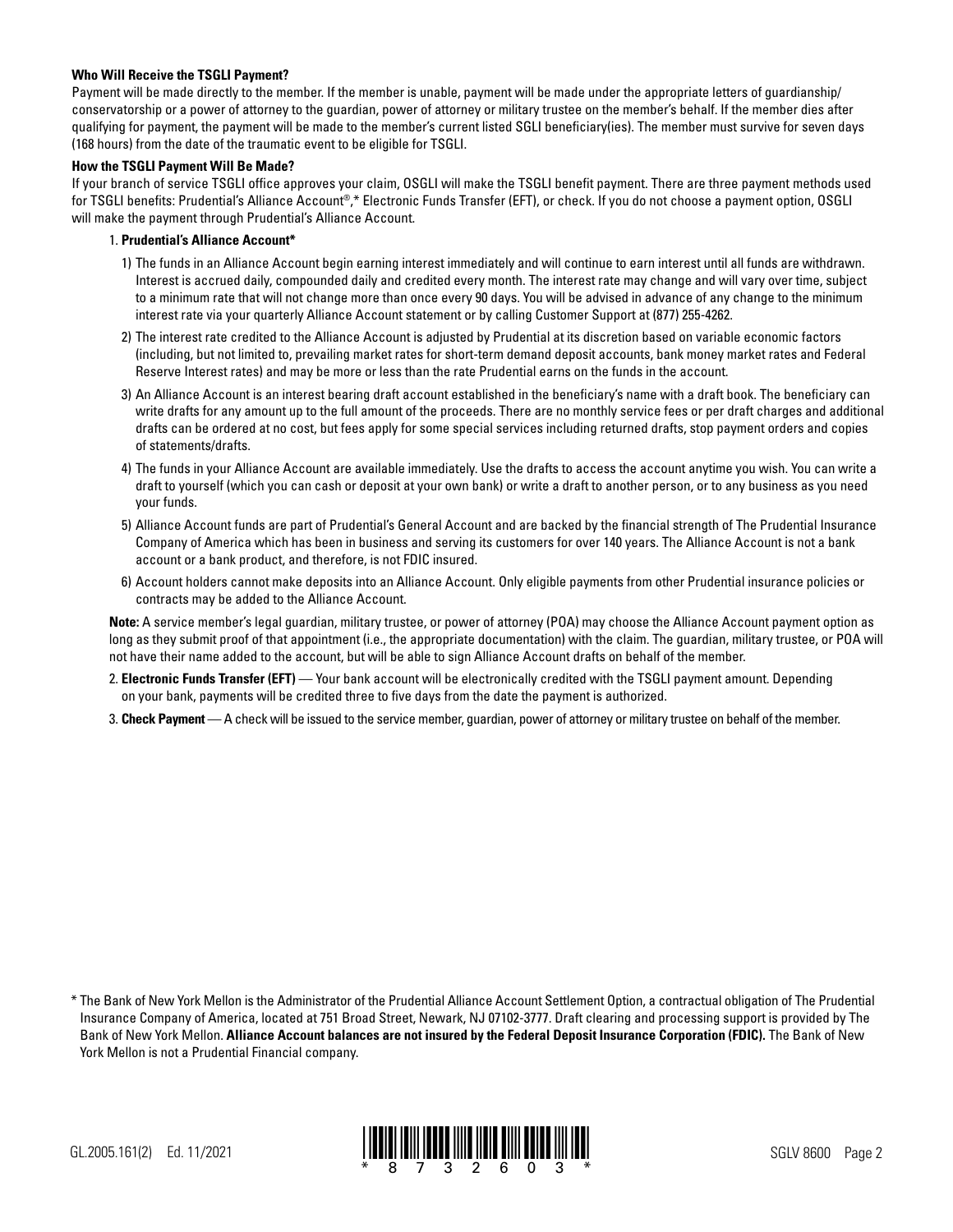## **PART A - Member's Claim Information and Authorization - to be completed by the member, guardian, power of attorney or military trustee.**

|                                                                                                                                        | Service member's Social Security number                           |                                                                                                                                                                                                                                                                                               |
|----------------------------------------------------------------------------------------------------------------------------------------|-------------------------------------------------------------------|-----------------------------------------------------------------------------------------------------------------------------------------------------------------------------------------------------------------------------------------------------------------------------------------------|
|                                                                                                                                        |                                                                   |                                                                                                                                                                                                                                                                                               |
|                                                                                                                                        | Service member                                                    | Service member's First Name<br>MI<br>Service member's Last Name                                                                                                                                                                                                                               |
|                                                                                                                                        | <b>Information</b>                                                |                                                                                                                                                                                                                                                                                               |
| The service member.<br>guardian, power of<br>attorney or military<br>trustee MUST fill<br>in member's Social<br>Security number at the |                                                                   | <b>Marital Status</b><br>Date of Birth (mm/dd/yyyy)<br>Gender<br>Male<br>$\Box$ Single<br>Married<br>Divorced<br>Widowed<br>Female<br>Branch of Service at time of injury<br>Rank/Grade<br>PHS<br>Army<br><b>Marines</b>                                                                      |
|                                                                                                                                        | top of each page.                                                 | $\Box$ Coast Guard<br>Air Force<br>Navv<br>N <sub>0</sub> AA                                                                                                                                                                                                                                  |
| <b>Important Note:</b><br>Contact information<br>must be completed.<br>Incomplete information                                          |                                                                   | Address of Record (number and street)<br>Telephone Number<br>Apt. (if any)<br>City<br>ZIP Code<br><b>State</b>                                                                                                                                                                                |
|                                                                                                                                        | will delay payment of<br>your claim.                              |                                                                                                                                                                                                                                                                                               |
|                                                                                                                                        |                                                                   | <b>Email Address</b>                                                                                                                                                                                                                                                                          |
|                                                                                                                                        |                                                                   |                                                                                                                                                                                                                                                                                               |
|                                                                                                                                        |                                                                   | Unit (at time of injury)                                                                                                                                                                                                                                                                      |
|                                                                                                                                        |                                                                   |                                                                                                                                                                                                                                                                                               |
|                                                                                                                                        |                                                                   | <b>Third Party</b><br>(Optional) I authorize the following person to speak with OSGLI or the Branch of Service about my<br><b>Authorization</b><br>claim (this can be a spouse, parent, friend or another person who is helping you with your claim).<br><b>First Name</b><br>MI<br>Last Name |
|                                                                                                                                        |                                                                   |                                                                                                                                                                                                                                                                                               |
|                                                                                                                                        | 2 Guardian,<br>Power of                                           | Complete this section ONLY if a guardian, power of attorney or military trustee will receive payment on behalf of the member.<br><b>First Name</b><br>MI<br>Last Name                                                                                                                         |
|                                                                                                                                        | <b>Attorney or</b><br><b>Military Trustee</b>                     |                                                                                                                                                                                                                                                                                               |
|                                                                                                                                        | <b>Information</b>                                                | Mailing Address (number and street)<br>Apartment (if any)                                                                                                                                                                                                                                     |
|                                                                                                                                        | <b>Important Note:</b><br>Please include                          |                                                                                                                                                                                                                                                                                               |
|                                                                                                                                        | copies of the letters                                             | ZIP Code<br>City<br>State                                                                                                                                                                                                                                                                     |
|                                                                                                                                        | of guardianship,<br>conservatorship, or                           |                                                                                                                                                                                                                                                                                               |
|                                                                                                                                        | Power of Attorney,<br>etc. with this form.                        | <b>Telephone Number</b><br>Fax Number                                                                                                                                                                                                                                                         |
|                                                                                                                                        | Failure to include<br>this documentation<br>will delay processing |                                                                                                                                                                                                                                                                                               |
|                                                                                                                                        | of the claim.                                                     |                                                                                                                                                                                                                                                                                               |

## **3 Traumatic Injury**

#### **Injuries that Qualify for TSGLI Payment**

**Information** 

To qualify for the TSGLI benefit, you must have experienced a **traumatic event** that resulted in a **traumatic injury** that is listed as a **qualifying loss** on the TSGLI Schedule of Losses.

## **Definitions:**

**Traumatic Event** — A traumatic event is the application of external force, violence, chemical, biological, or radiological weapons, accidental ingestion of a contaminated substance, or exposure to the elements that causes damage to your body.

**Traumatic Injury** — A traumatic injury is the physical damage to your body that resulted from a traumatic event (illness or disease is not covered).

**Qualifying Loss** — A qualifying loss is a traumatic injury that is listed on the TSGLI Schedule of Losses. See the complete Schedule of Losses at **http://www.benefits.va.gov/insurance/tsgli\_schedule\_Schedule.asp**.



**The College**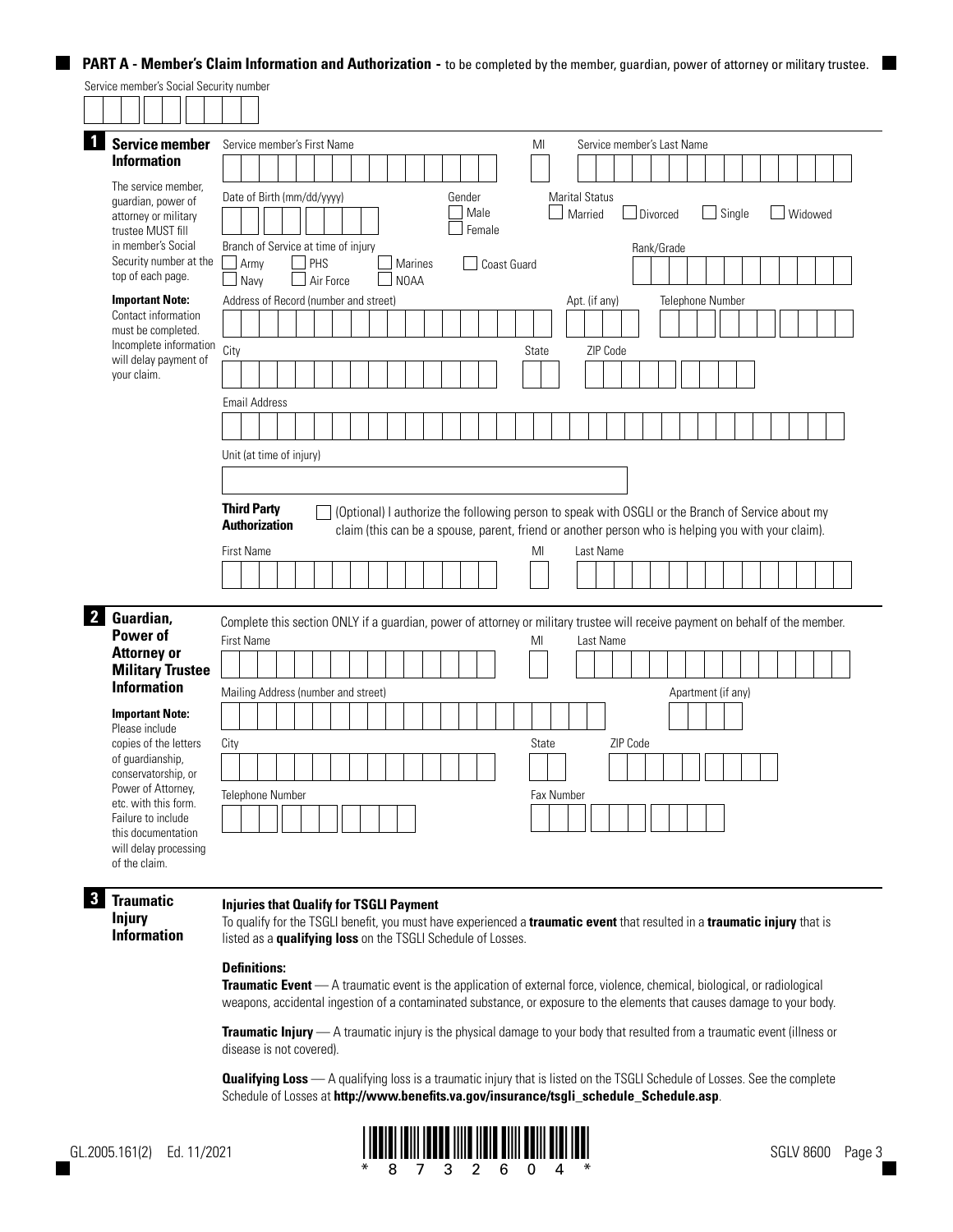## **PART A - Member's Claim Information and Authorization (cont'd)** - to be completed by the member, guardian, power of attorney or military trustee.

Service member's Social Security number

|  | $x \times x$ x $x$ x $x$ x $x$ |  |  |  |
|--|--------------------------------|--|--|--|
|  |                                |  |  |  |

| raumatic<br><b>Injury</b><br><b>Information</b> | <b>Information About Your Loss</b><br>Is the loss you are claiming the result of any of the following:<br>a. an intentionally self-inflicted injury or an attempt to inflict such injury?<br>No.<br>Yes                   |     |      |  |  |  |  |  |
|-------------------------------------------------|---------------------------------------------------------------------------------------------------------------------------------------------------------------------------------------------------------------------------|-----|------|--|--|--|--|--|
|                                                 | b. use of an illegal or controlled substance that was not administered<br>or consumed on the advice of a medical doctor?                                                                                                  | Yes | No.  |  |  |  |  |  |
|                                                 | c. the medical or surgical treatment of an illness or disease?                                                                                                                                                            | Yes | No.  |  |  |  |  |  |
|                                                 | d. a traumatic injury sustained while committing or attempting to commit a felony?                                                                                                                                        | Yes | l No |  |  |  |  |  |
|                                                 | e. a physical or mental illness or disease (not including illness or disease caused<br>by a wound infection, a chemical, biological, or radiological weapon, or the accidental<br>ingestion of a contaminated substance)? | Yes | No.  |  |  |  |  |  |
|                                                 | If you answered yes<br>to any of the questions above, you are not eligible for a TSGLI payment and should not file a claim.                                                                                               |     |      |  |  |  |  |  |
|                                                 | If you are not sure<br>whether your loss is a result of one of the items above, please contact your Branch of Service TSGLI Office to find out<br>if you are eligible.                                                    |     |      |  |  |  |  |  |

#### **Tell us about your traumatic Injury**

1. Were you covered under Servicemembers' Group Life Insurance (SGLI) at the time of the injury?  $\Box$  Yes  $\Box$  No

2. In the box below, please describe your injury and give the date, time and location where it occurred. **You must also submit medical records with this claim that document your injuries and resulting loss. (See Part B for qualifying losses.)**

| <b>Traumatic Injury Information</b> |  |  |  |
|-------------------------------------|--|--|--|
|                                     |  |  |  |
|                                     |  |  |  |
|                                     |  |  |  |
|                                     |  |  |  |
|                                     |  |  |  |
|                                     |  |  |  |
|                                     |  |  |  |
|                                     |  |  |  |
|                                     |  |  |  |
|                                     |  |  |  |
|                                     |  |  |  |
|                                     |  |  |  |
|                                     |  |  |  |
|                                     |  |  |  |
|                                     |  |  |  |
|                                     |  |  |  |
|                                     |  |  |  |
|                                     |  |  |  |
|                                     |  |  |  |
|                                     |  |  |  |

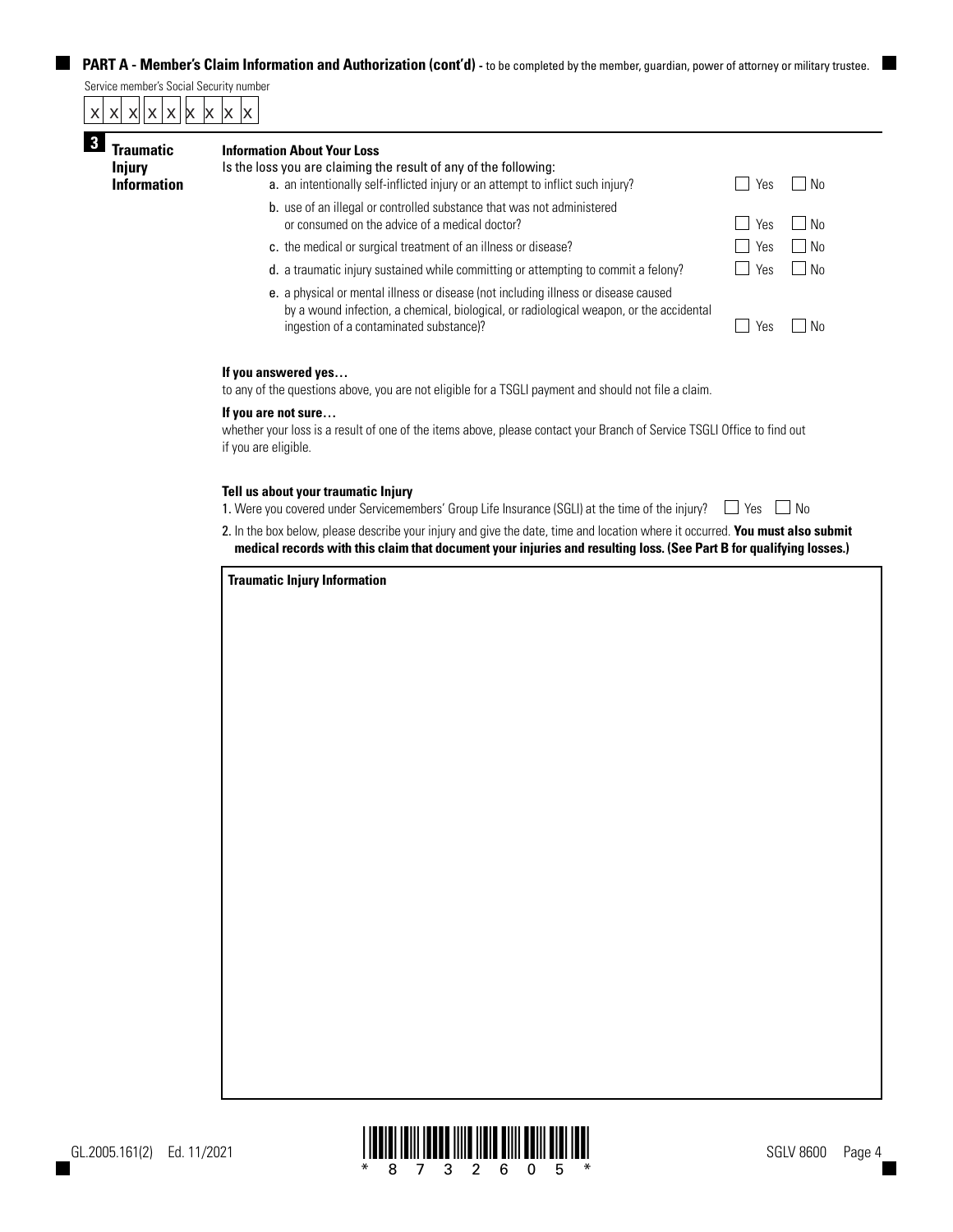**PART A - Member's Claim Information and Authorization (cont'd) - to be completed by the member, guardian, power of attorney or military trustee.** 

Service member's Social Security number

| X X<br>X X<br>X<br>X<br>X                                                                                                                                                               | X<br>X                                                                                                     |                                                                                                                                                                                                                                                                                                                    |                                               |                                                                                                                     |
|-----------------------------------------------------------------------------------------------------------------------------------------------------------------------------------------|------------------------------------------------------------------------------------------------------------|--------------------------------------------------------------------------------------------------------------------------------------------------------------------------------------------------------------------------------------------------------------------------------------------------------------------|-----------------------------------------------|---------------------------------------------------------------------------------------------------------------------|
| 4<br>Payment<br><b>Options</b><br>Please choose one<br>of the three payment<br>options by checking<br>the appropriate box<br>and filling in the<br>requested information.               | City                                                                                                       | Please choose one of the three payment options below:<br><b>Payment Option 1 - Prudential's Alliance Account</b><br>Complete the mailing address below (street address only, no P.O. boxes).<br>Service member's Mailing Address for Payment - No P.O. Boxes<br><b>State</b>                                       | Apartment, Ward or Room (if any)<br>ZIP Code  |                                                                                                                     |
| <b>Payment Option 1</b><br>- Prudential's<br><b>Alliance Account</b><br>An interest-bearing<br>account will be                                                                          |                                                                                                            | <b>Payment Option 2 - Electronic Funds Transfer (EFT)</b>                                                                                                                                                                                                                                                          |                                               |                                                                                                                     |
| established in the<br>name of the member.<br>who can access the<br>money using the draft<br>book. A guardian,<br>power of attorney, or<br>military trustee may<br>sign Alliance Account | <b>Bank Routing Number</b><br><b>Bank Name</b>                                                             | To have the payment made by EFT, fill in your banking information below.<br><b>Bank Account Number</b>                                                                                                                                                                                                             | <b>Bank Phone Number</b>                      | Checking<br>Savings                                                                                                 |
| drafts on behalf of<br>the member if proof<br>of appointment is<br>submitted with<br>the claim.                                                                                         | First Name                                                                                                 | MI<br>Last Name                                                                                                                                                                                                                                                                                                    |                                               |                                                                                                                     |
| <b>Payment Option 2</b><br>- Electronic<br><b>Funds Transfer</b><br>This option can be<br>selected by member<br>or, if applicable, the<br>guardian, power of                            | The bank routing<br><b>number</b> is always                                                                | <b>Customer XYZ</b><br><b>XYZ Street</b><br>City, State, ZIP<br>Sample Check<br>PAY TO THE<br>ORDER OF                                                                                                                                                                                                             | <b>Check No. 1246</b><br>\$<br><b>Dollars</b> | The bank account<br>number varies in<br>length and may<br>contain dashes or<br>spaces. The $11$<br>symbol indicates |
| attorney or military<br>trustee. Payment<br>will be made to the<br>service member's<br>bank account.<br><b>Payment Option 3-</b>                                                        | 9 digits and<br>appears between<br>the $\cdot$ symbols                                                     | <b>Bank XYZ</b><br><b>UXYZ Street</b><br>City, State, ZIP<br>A27202754<br>006666D66666C<br>1246<br><b>Bank Routing Number</b><br><b>Bank Account Number</b>                                                                                                                                                        | <b>Check Number (not needed)</b>              | the end of the<br>account number.                                                                                   |
| <b>Check</b><br>A check will be<br>issued to the service<br>member, guardian,<br>power of attorney<br>or military trustee on<br>behalf of the service                                   | <b>Payment Option 3 - Check</b><br>when requesting a check.<br>Mailing Address for Payment - No P.O. Boxes | Important: If you are a guardian, power of attorney or military trustee you must complete the information below                                                                                                                                                                                                    | Apartment (if any)                            |                                                                                                                     |
| member.                                                                                                                                                                                 | City                                                                                                       | State                                                                                                                                                                                                                                                                                                              | ZIP Code                                      |                                                                                                                     |
| 5<br><b>Financial</b><br><b>Counseling</b><br>VA sponsors<br>financial counseling<br>for TSGLI recipients.                                                                              | To receive this counseling, check the box below.                                                           | I would like to receive financial counseling with my TSGLI benefit.<br>You should get financial counseling as soon as possible after receiving your insurance money and before making any major financial decisions.<br>For more information on this benefit, visit http://www.benefits.va.gov/insurance/bfcs.asp. |                                               |                                                                                                                     |

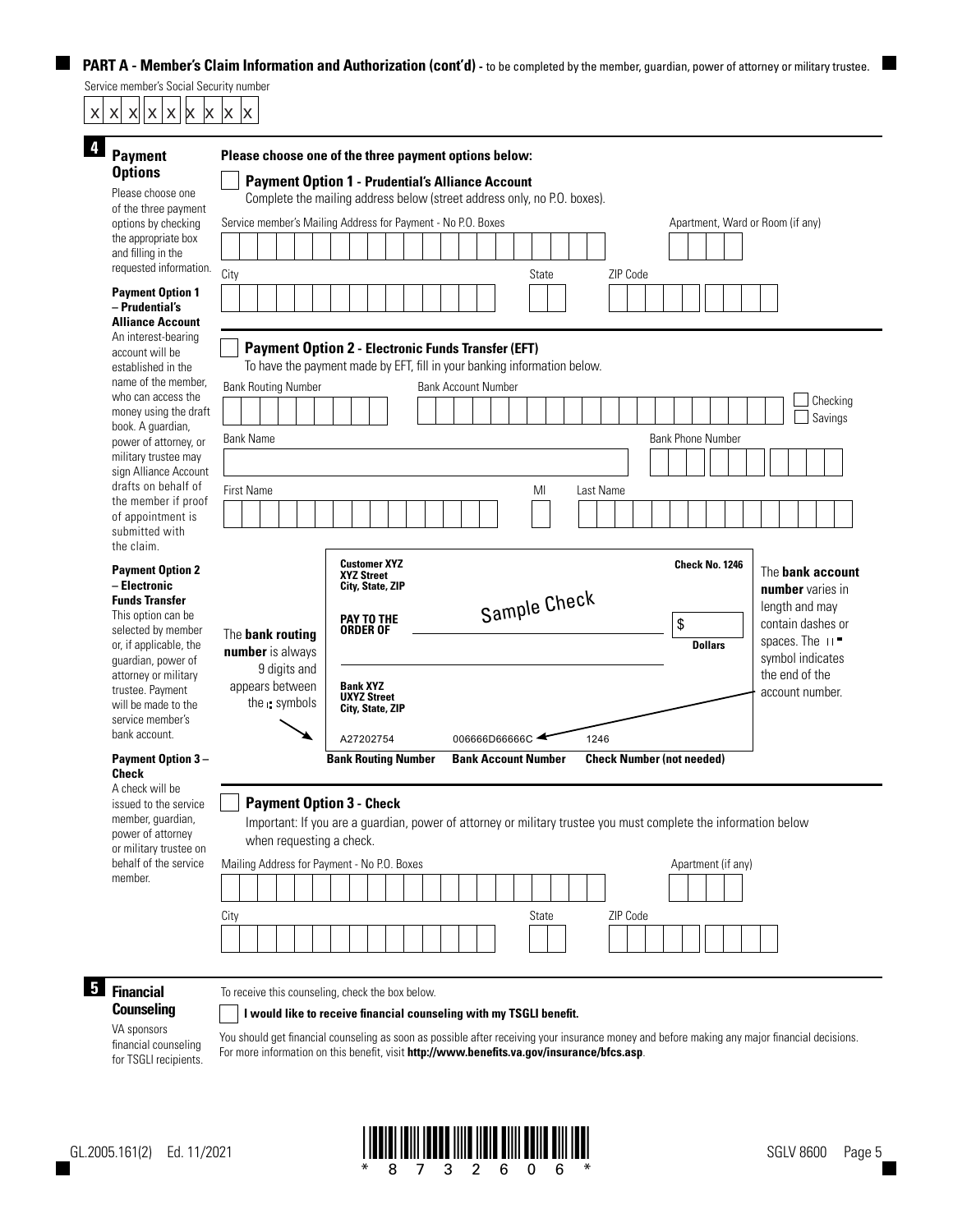ш **PART A - Member's Claim Information and Authorization (cont'd)** - to be completed by the member, guardian, power of attorney or military trustee.

|  | Service member's Social Security number |  |  |  |  |
|--|-----------------------------------------|--|--|--|--|
|  | $x$ x $x$ x $x$ $x$ $x$ $x$ $x$ $x$     |  |  |  |  |

| <b>Signature</b>                                                                                                                                                                                                                                   |                                                                                                                                   |                                                      |  |  |
|----------------------------------------------------------------------------------------------------------------------------------------------------------------------------------------------------------------------------------------------------|-----------------------------------------------------------------------------------------------------------------------------------|------------------------------------------------------|--|--|
|                                                                                                                                                                                                                                                    | Signature of service member, guardian, power of attorney or military trustee Date Signed (mm/dd/yyyy) Description of Authority to |                                                      |  |  |
| <b>WARNING:</b> Any intentional false statement in this claim or willful misrepresentation relative thereto is subject to<br>punishment by a fine of not more than \$10,000 or imprisonment of not more than five years, or both. (18 U.S.C. 1001) |                                                                                                                                   | act on behalf of the member<br>(Guardian, POA, etc.) |  |  |

Description of Authority: If the guardian, power of attorney or military trustee completes this section, they must also indicate their authority to act on behalf of the member (e.g., guardian, conservator, etc.).

## **Member must complete and sign the HIPAA release on page 7**

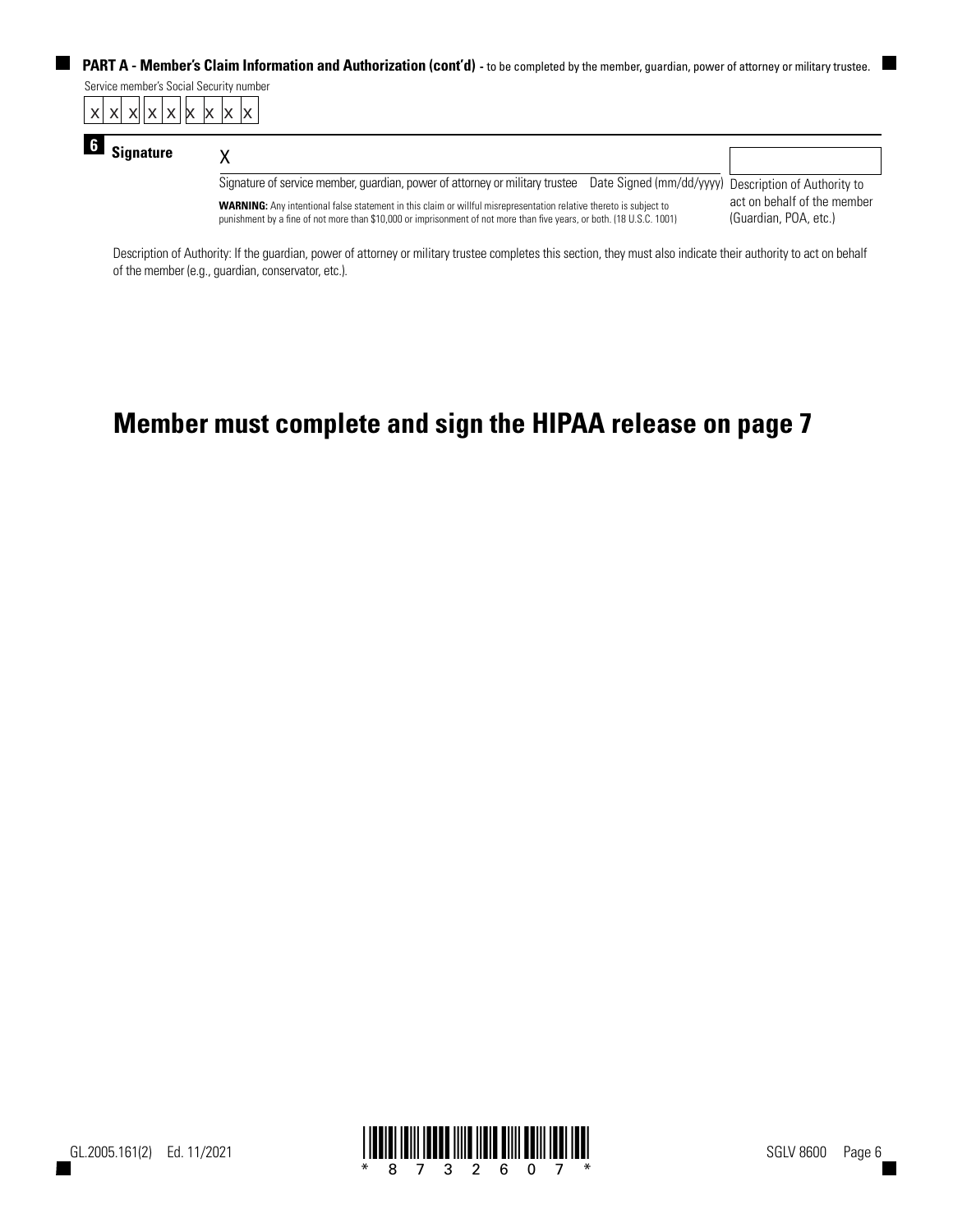**PART A - Member's Claim Information and Authorization (cont'd)** - to be completed by the member, guardian, power of attorney or military trustee.

## Service member's Social Security number x| x| x||x |x |x |x |x

| <b>Authorization</b>     |
|--------------------------|
| for Release of           |
| Information to           |
| <b>Branch of Service</b> |
| and Office of            |
| Servicemembers'          |
| <b>Group Life</b>        |
| <b>Insurance</b>         |

The member, guardian, power of attorney, or military trustee **must** complete and sign this section.

### **Failure to complete this section will delay payment of claim.**

This Authorization is intended to comply with the HIPAA Privacy Rule.

## **17 Member must complete and sign the HIPAA release below:**

I authorize any health plan, physician, health care professional, hospital, clinic, laboratory, pharmacy, medical facility, medical examiner or other health care provider that has provided treatment, payment or services pertaining to:

| <b>First Name</b>          | MI | Last Name |
|----------------------------|----|-----------|
|                            |    |           |
| Date of Birth (mm/dd/yyyy) |    |           |
|                            |    |           |

or on my behalf ("My Providers") to disclose my entire medical record for me or my dependents and any other health information concerning me to the Branch of Service and Office of Servicemembers' Group Life Insurance (OSGLI) and its agents, employees, and representatives. This also includes information on the diagnosis and treatment of mental illness and the use of alcohol, drugs, and tobacco, but excludes psychotherapy notes. OSGLI is an administrative unit created by Prudential to administer the Servicemembers' Group Life Insurance Program. OSGLI administers the TSGLI program on behalf of the Department of Veterans Affairs.

I authorize all non-health organizations, any insurance company, employer, or other person or institutions to provide any information, data or records relating to credit, financial, earnings, travel, activities or employment history to OSGLI.

Unless limits\* are shown below, this form pertains to all of the records listed above.

By my signature below, I acknowledge that any agreements I have made to restrict my protected health information do not apply to this Authorization and I instruct My Providers to release and disclose my entire medical record without restriction.

This information is to be disclosed under this Authorization so that my Branch of Service and OSGLI may: 1) administer claims and determine or fulfill responsibility for coverage and provision of benefits, 2) administer coverage, and 3) conduct other legally permissible activities that relate to any coverage I have applied for with OSGLI.

This Authorization shall remain in force for 24 months following the date of my signature below, while the coverage is in force, except to the extent that state law imposes a shorter duration. A copy of this Authorization is as valid as the original. I understand that I have the right to revoke this Authorization in writing, at any time, by sending a written request for revocation to OSGLI at: 80 Livingston Avenue, Roseland, NJ 07068. I understand that a revocation is not effective to the extent that any of My Providers has relied on this Authorization or to the extent that OSGLI has a legal right to contest a claim under an insurance policy or to contest the policy itself. I understand that any information that is disclosed pursuant to this Authorization may be redisclosed and no longer covered by federal rules governing privacy and confidentiality of health information.

I understand that if I refuse to sign this Authorization to release my complete medical record, OSGLI may not be able to process my claim for benefits and may not be able to make any benefit payments. I understand that I have the right to request and receive a copy of this Authorization.

\*Limits, if any:

X

NOTE: This release authorizes the branch of service and OSGLI to look at medical records. You may also be asked to provide these documents.

## **Signature**

The member, guardian, power of attorney or military trustee must



e **Signature Member, power of Authority to** act on behalf of the member (Guardian, POA, etc.)



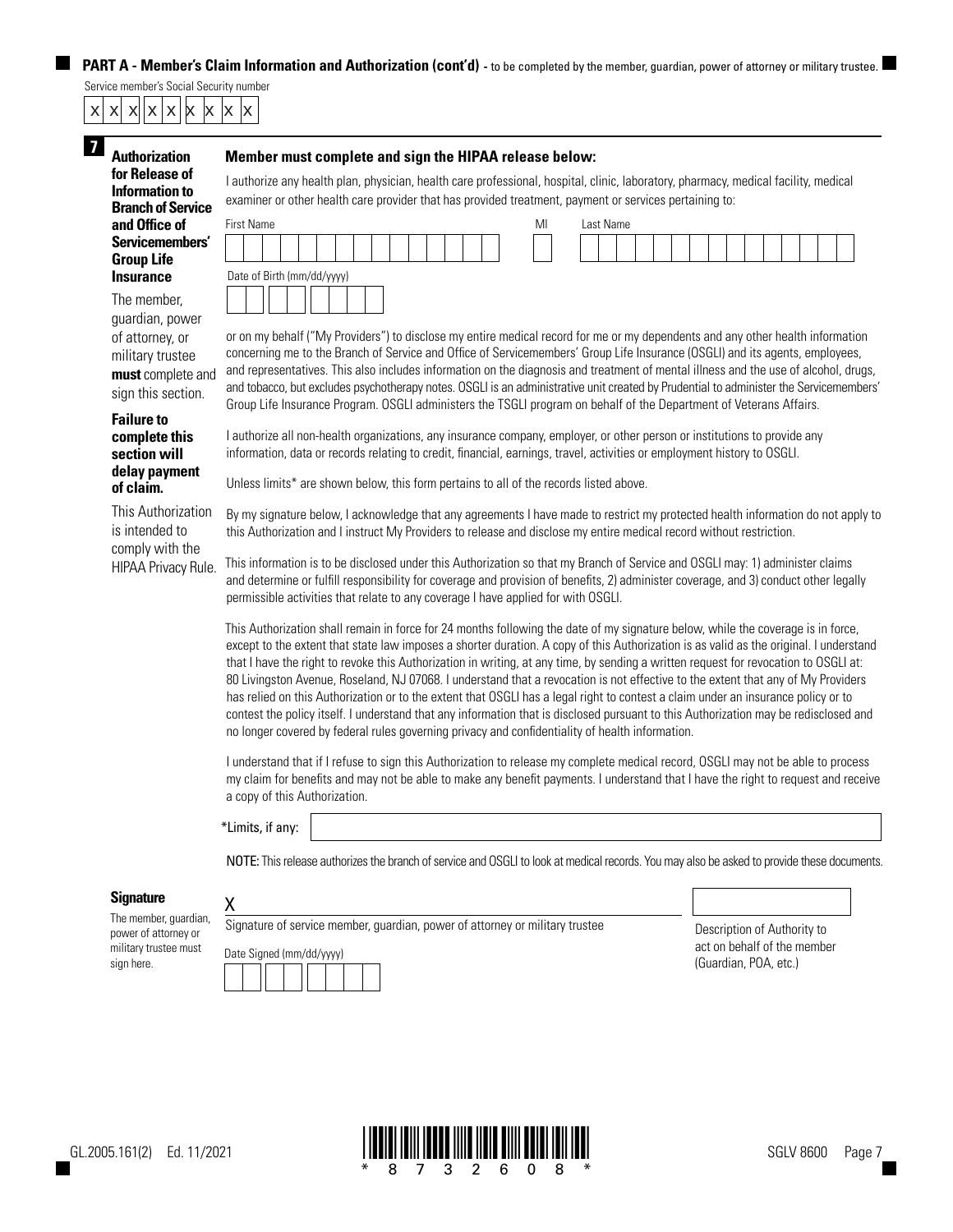Service member's Social Security number Date of Injury (mm/dd/yyyy) Patient's First Name **MI** Patient's Last Name **Qualifying Losses Suffered by Patient Instructions:** Please check the box next to each loss the patient has experienced and fill in any additional information requested. Omitted information, such as sight or hearing measurements, will delay processing of the claim. **Patient's loss MUST meet the definition of loss given. If patient is deceased, please provide:** Date of Death (mm/dd/yyyy) Time of Death Cause of Death  $\Box$ a.m.  $\n *Dp.m.*\n$ **1 2 Patient Information Name and location of hospital** (if more than one hospital, list all) **Definition of a hospital** – A hospital that is accredited as a hospital under the Hospital Accreditation Program of the Joint Commission on Accreditation of Healthcare Organizations. This includes Combat Support Hospitals, Air Force Theater Hospitals and Navy Hospital Ships. Hospital does not include a nursing home. Neither does it include an institution, or part of one, which: (1) is used mainly as a place for convalescence, rest, nursing care or for the aged; or (2) furnishes mainly homelike or Custodial Care, or training in the routines of daily living; or (3) is for residential or domiciliary living; or (4) is mainly a school. Was the member hospitalized as an inpatient for at least 15 consecutive days?  $\Box$  Yes  $\Box$  No Date of transport (mm/dd/yyyy) Date of Admission (mm/dd/yyyy) Date of discharge (mm/dd/yyyy) Date of onset (mm/dd/yyyy) Loss of sight in left eye or anatomical loss of left eye Best corrected visual acuity Visual Field (degrees) Loss of sight in right eye or anatomical loss of right eye **Loss of Sight Visual Acuity and Field Reason for Inpatient Hospitalization –** Please give the predominant reason the patient was hospitalized. Traumatic Brain Injury **Driving of Traumatic Injury Longest Period of Inpatient Hospitalization –** Please give the beginning and ending dates for the longest period of consecutive days the patient was hospitalized as an inpatient. The count of consecutive inpatient hospitalization days begins when the injured member is transported to the hospital (if applicable), includes the day of admission, continues through subsequent transfers from one hospital to another, and includes the day of discharge. **OR** Check here if still hospitalized **Loss of Sight is defined as:** ■ Visual acuity in at least one eye of 20/200 or less (worse) with corrective lenses, OR ■ Visual acuity in at least one eye of greater (better) than 20/200 with corrective lenses and a visual field of 20 degrees or less, OR ■ Anatomical loss of eye. Loss of sight must be expected to be permanent OR must have lasted at least 120 days. Date of onset/loss (mm/dd/yyyy) Loss of speech **Loss of Speech Loss of Speech is defined as:** An organic loss of speech (lost the ability to express oneself, both by voice and by whisper, through normal organs for speech). If a member uses an artificial appliance, such as a voice box, to simulate speech, he/she is still considered to Left Eye Right Eye **Inpatient hospitalization is defined as: "Being hospitalized as an inpatient for 15 consecutive days as the result of a traumatic injury"** x| x| x||x |x |x |x |x



have suffered an organic loss of speech and is eligible for a

TSGLI benefit.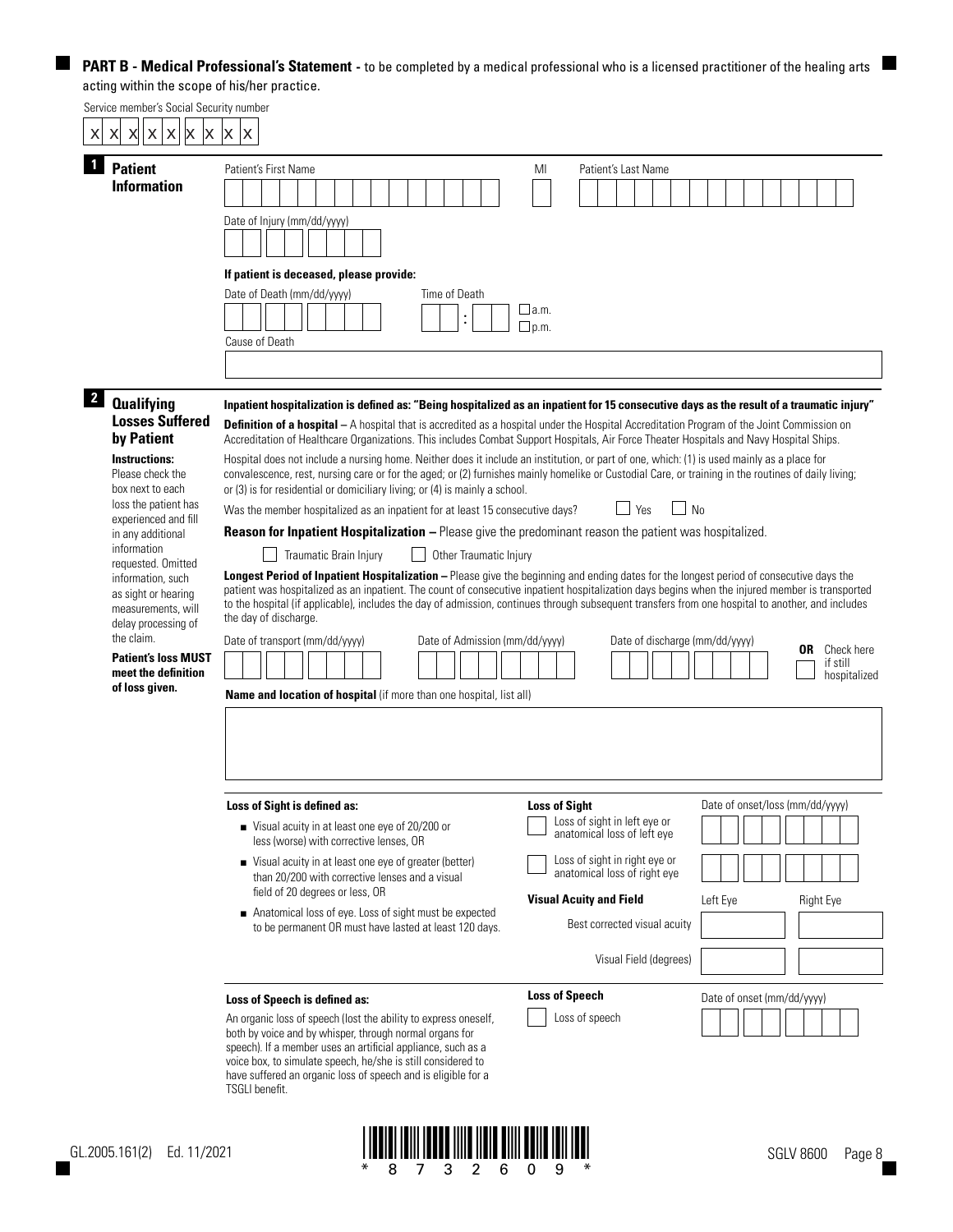$\blacksquare$ 

|  |  | Service member's Social Security number |  |  |  |  |
|--|--|-----------------------------------------|--|--|--|--|
|  |  | x x x x x x x x x                       |  |  |  |  |

| <b>Qualifying</b>                                       | Loss of hearing is defined as:                                                                                                                                                          | <b>Loss of Hearing</b>                                            | Date of onset (mm/dd/yyyy)                                    |  |  |  |  |
|---------------------------------------------------------|-----------------------------------------------------------------------------------------------------------------------------------------------------------------------------------------|-------------------------------------------------------------------|---------------------------------------------------------------|--|--|--|--|
| <b>Losses</b><br><b>Suffered by</b><br>Patient (cont'd) | Average hearing threshold sensitivity for air conduction of<br>at least 80 decibels. Hearing Acuity must be measured at<br>500 Hz, 1000 Hz and 2000 Hz to calculate the average hearing | Loss of hearing in left ear                                       |                                                               |  |  |  |  |
|                                                         | threshold. Loss of hearing must be clinically stable and<br>unlikely to improve.                                                                                                        | Loss of hearing in right ear                                      |                                                               |  |  |  |  |
|                                                         |                                                                                                                                                                                         | <b>Hearing Acuity</b>                                             | Left Ear<br><b>Right Ear</b>                                  |  |  |  |  |
|                                                         |                                                                                                                                                                                         | Average Hearing Acuity (measured<br>without amplification device) | db<br>db                                                      |  |  |  |  |
|                                                         | <b>Burns are defined as:</b>                                                                                                                                                            | <b>Burns</b>                                                      |                                                               |  |  |  |  |
|                                                         | 2nd degree (partial thickness) or worse burns over 20% of the<br>body including the face and head OR 20% of the face only.                                                              |                                                                   | 2nd degree or worse burns to the body including face and head |  |  |  |  |
|                                                         | Note: Percentage may be measured using                                                                                                                                                  | 2nd degree or worse burns to the face only                        |                                                               |  |  |  |  |
|                                                         | the Rule of Nines or any other acceptable alternative.                                                                                                                                  | Percentage of<br>$\frac{0}{0}$<br>body affected                   | Percentage of<br>$\%$<br>face affected                        |  |  |  |  |
|                                                         | Coma is defined as:                                                                                                                                                                     | <b>Coma</b>                                                       |                                                               |  |  |  |  |
|                                                         | Coma with brain injury measured at a Glasgow Coma Score<br>of 8 or less that lasts for 15, 30, 60 or 90 consecutive days.                                                               | Coma                                                              |                                                               |  |  |  |  |
|                                                         | Number of days includes the date the coma began and the<br>date the member recovered from the coma.                                                                                     | Date of onset (mm/dd/yyyy)                                        | Date of recovery (mm/dd/yyyy)                                 |  |  |  |  |
|                                                         |                                                                                                                                                                                         | 0R<br>Check here if coma is ongoing                               |                                                               |  |  |  |  |
|                                                         | Glasgow score at 15 days<br>Glasgow score at 30 days                                                                                                                                    | Glasgow score at 60 days                                          | Glasgow score at 90 days                                      |  |  |  |  |
| Important:                                              | <b>Facial Reconstruction is defined as:</b>                                                                                                                                             | <b>Facial Reconstruction</b>                                      |                                                               |  |  |  |  |
| <b>Facial</b>                                           | Reconstructive surgery to correct traumatic avulsions of the<br>face or jaw that cause discontinuity defects, specifically                                                              | Upper or lower jaw                                                | 50% of left zygomatic                                         |  |  |  |  |
| <b>Reconstruction:</b><br>If the patient is             | surgery to correct discontinuity loss of the following:                                                                                                                                 | 50% of cartilaginous nose                                         | 50% of right zygomatic                                        |  |  |  |  |
| undergoing facial<br>reconstruction, a                  | upper or lower jaw                                                                                                                                                                      | 50% of upper lip                                                  | 50% of left mandibular                                        |  |  |  |  |
| surgeon MUST                                            | 50% or more of the cartilaginous nose                                                                                                                                                   | 50% of lower lip                                                  | 50% of right mandibular                                       |  |  |  |  |
| certify this section<br>by checking the box,            | 50% or more of the upper or lower lip                                                                                                                                                   |                                                                   |                                                               |  |  |  |  |
| printing his/her name                                   | 30% or more of the periorbital<br>■ tissue in 50% or more of any of the following facial                                                                                                | 30% of left periorbital                                           | 50% of left infraorbital                                      |  |  |  |  |
| and signing on the                                      | subunits: forehead, temple, zygomatic, mandibular,                                                                                                                                      | 30% of right periorbital                                          | 50% of right infraorbital                                     |  |  |  |  |
| appropriate line.                                       | infraorbital or chin                                                                                                                                                                    | 50% of left temple                                                | 50% of chin                                                   |  |  |  |  |
|                                                         | <b>Certification of Surgeon</b>                                                                                                                                                         | $\Box$ 50% of right temple                                        | 50% of forehead                                               |  |  |  |  |
|                                                         | Date of first surgery (mm/dd/yyyy)                                                                                                                                                      |                                                                   |                                                               |  |  |  |  |
|                                                         | First Name of Surgeon<br>Last Name of Surgeon                                                                                                                                           |                                                                   |                                                               |  |  |  |  |
|                                                         |                                                                                                                                                                                         |                                                                   | Forehead<br>*****************                                 |  |  |  |  |
|                                                         | Specialty                                                                                                                                                                               |                                                                   | -- Temple                                                     |  |  |  |  |
|                                                         |                                                                                                                                                                                         |                                                                   |                                                               |  |  |  |  |
|                                                         |                                                                                                                                                                                         |                                                                   | Periorbital                                                   |  |  |  |  |
|                                                         | Date Signed (mm/dd/yyyy)                                                                                                                                                                |                                                                   | Zygomatic                                                     |  |  |  |  |
|                                                         | Χ                                                                                                                                                                                       |                                                                   | Infraorbital<br><b>Upper lip</b>                              |  |  |  |  |
|                                                         | Signature of Surgeon                                                                                                                                                                    |                                                                   | Lower lip                                                     |  |  |  |  |
|                                                         | Telephone Number                                                                                                                                                                        | Mandibular                                                        | ****** Chin                                                   |  |  |  |  |
|                                                         |                                                                                                                                                                                         |                                                                   | <b>SGLV 8600</b>                                              |  |  |  |  |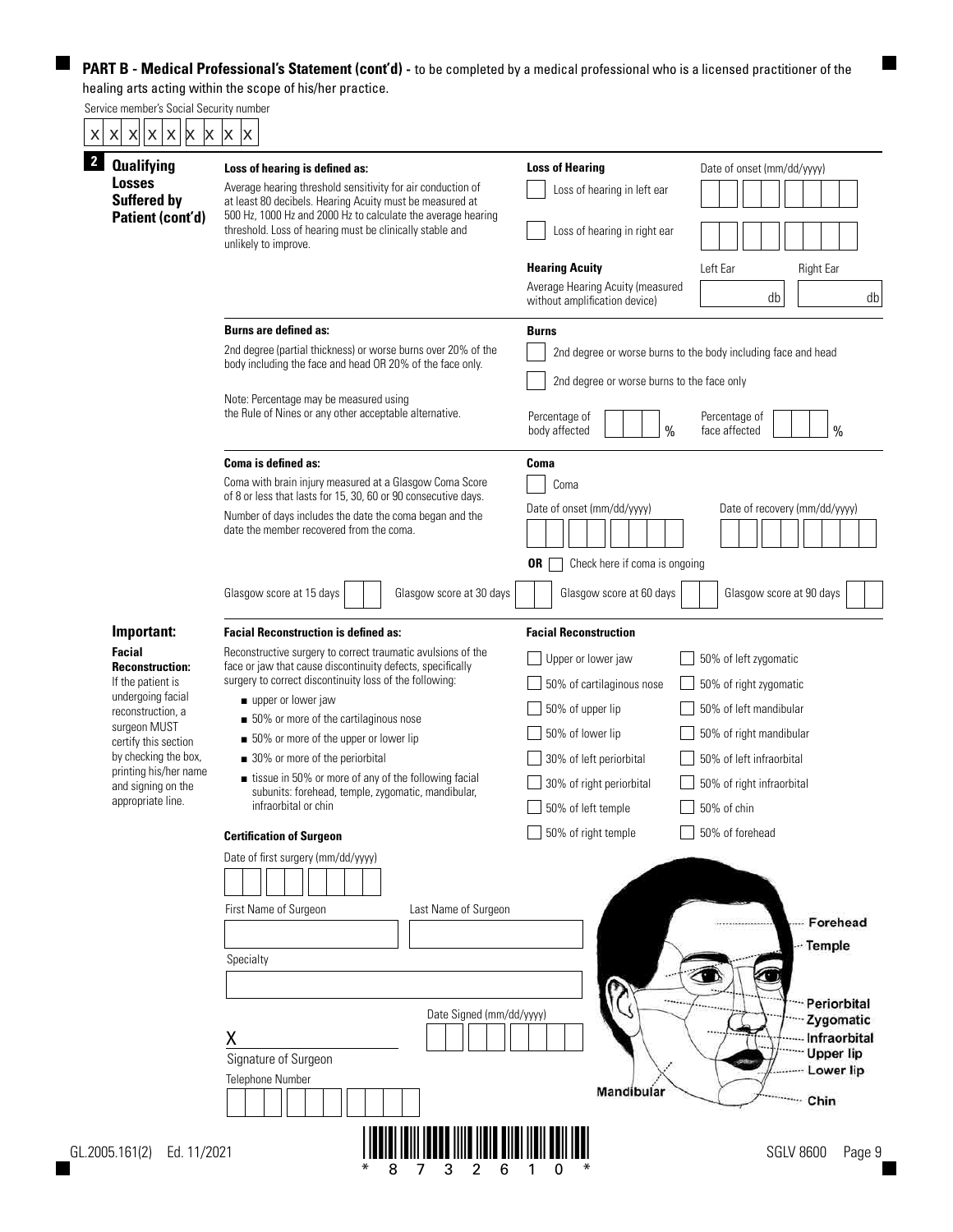| <b>Qualifying</b><br><b>Losses</b>        | Amputation is: the severance or removal of a limb or genital organ or part of a limb or genital organ, including both severance due to a<br>traumatic injury, or surgical removal that is required for the treatment of a traumatic injury. |                                        |                                    |  |  |  |  |  |  |  |
|-------------------------------------------|---------------------------------------------------------------------------------------------------------------------------------------------------------------------------------------------------------------------------------------------|----------------------------------------|------------------------------------|--|--|--|--|--|--|--|
| <b>Suffered by</b><br>Patient (cont'd)    | <b>Amputation of Hand is defined as:</b>                                                                                                                                                                                                    | <b>Amputation of Hand</b>              | Date of amputation (mm/dd/yyyy)    |  |  |  |  |  |  |  |
|                                           | Amputation of hand at or above the wrist.                                                                                                                                                                                                   | Amputation of left hand                |                                    |  |  |  |  |  |  |  |
|                                           | Above the wrist means closer to the body.                                                                                                                                                                                                   |                                        |                                    |  |  |  |  |  |  |  |
|                                           |                                                                                                                                                                                                                                             | Amputation of right hand               |                                    |  |  |  |  |  |  |  |
|                                           | <b>Amputation of Fingers is defined as:</b>                                                                                                                                                                                                 | <b>Amputation of Fingers</b>           | Date of amputation (mm/dd/yyyy)    |  |  |  |  |  |  |  |
|                                           | Amputation of four fingers on                                                                                                                                                                                                               | Amputation of 4 fingers/<br>left hand  |                                    |  |  |  |  |  |  |  |
|                                           | the same hand (not including the<br>thumb) at or above the                                                                                                                                                                                  |                                        |                                    |  |  |  |  |  |  |  |
|                                           | metacarpophalangeal joint, OR<br>Metacarpo-                                                                                                                                                                                                 | Amputation of 4 fingers/<br>right hand |                                    |  |  |  |  |  |  |  |
|                                           | phalangeal<br>joints<br>Amputation of thumb at or above<br>the metacarpophalangeal joint.                                                                                                                                                   | Amputation of left thumb               |                                    |  |  |  |  |  |  |  |
|                                           | Above the metacarpophalangeal joint                                                                                                                                                                                                         |                                        |                                    |  |  |  |  |  |  |  |
|                                           | means closer to the body.                                                                                                                                                                                                                   | Amputation of right thumb              |                                    |  |  |  |  |  |  |  |
|                                           | <b>Amputation of Foot is defined as:</b>                                                                                                                                                                                                    | <b>Amputation of Foot</b>              | Date of amputation (mm/dd/yyyy)    |  |  |  |  |  |  |  |
|                                           | Amputation of foot at or above the ankle, OR                                                                                                                                                                                                | Amputation of left foot                |                                    |  |  |  |  |  |  |  |
|                                           | Amputation of all toes (including the big toe) on the<br>same foot at or above the metatarsophalangeal joint.                                                                                                                               |                                        |                                    |  |  |  |  |  |  |  |
|                                           | Above the ankle and above the metatarsophalangeal joint<br>means closer to the body.                                                                                                                                                        | Amputation of right foot               |                                    |  |  |  |  |  |  |  |
|                                           | <b>Amputation of Toes is defined as:</b>                                                                                                                                                                                                    | <b>Amputation of Toes</b>              | Date of amputation (mm/dd/yyyy)    |  |  |  |  |  |  |  |
|                                           | Amputation of four toes on                                                                                                                                                                                                                  | Amputation of 4 toes/                  |                                    |  |  |  |  |  |  |  |
|                                           | one foot at or above the<br>metatarsophalangeal joint<br>Metatarsophalangeal                                                                                                                                                                | left foot                              |                                    |  |  |  |  |  |  |  |
|                                           | (MTP) joint<br>(not including the big toe),                                                                                                                                                                                                 | Amputation of 4 toes/<br>right foot    |                                    |  |  |  |  |  |  |  |
|                                           | 0R<br>Amputation of big toe at or above                                                                                                                                                                                                     | Amputation of big toe/                 |                                    |  |  |  |  |  |  |  |
|                                           | the metatarsophalangeal joint.                                                                                                                                                                                                              | left foot                              |                                    |  |  |  |  |  |  |  |
|                                           | Above the metatarsophalangeal joint<br>means closer to the body.                                                                                                                                                                            | Amputation of big toe/<br>right foot   |                                    |  |  |  |  |  |  |  |
| Important:                                | Limb Salvage is defined as:                                                                                                                                                                                                                 | <b>Limb Salvage</b>                    | Date of first surgery (mm/dd/yyyy) |  |  |  |  |  |  |  |
| <b>Limb Salvage:</b><br>If the patient is | A series of operations designed to avoid amputation of an<br>arm or a leg while at the same time maximizing the limb's                                                                                                                      | Salvage of left arm                    |                                    |  |  |  |  |  |  |  |
| undergoing limb                           | functionality. The surgeries typically involve bone and skin                                                                                                                                                                                |                                        |                                    |  |  |  |  |  |  |  |
| salvage, a surgeon<br>MUST certify this   | grafts, bone resection, reconstructive, and plastic surgeries<br>and often occur over a period of months or years.                                                                                                                          | Salvage of left leg                    |                                    |  |  |  |  |  |  |  |
| section by printing<br>his/her name and   | Submit operative report for each surgery.                                                                                                                                                                                                   | Salvage of right arm                   |                                    |  |  |  |  |  |  |  |
| signing on the                            |                                                                                                                                                                                                                                             | Salvage of right leg                   |                                    |  |  |  |  |  |  |  |
| appropriate line.                         | <b>Certification of Surgeon</b>                                                                                                                                                                                                             |                                        |                                    |  |  |  |  |  |  |  |
|                                           | I certify that the patient is undergoing limb salvage surgery as defined<br>in the column to the right.                                                                                                                                     | <b>Additional Comments</b>             |                                    |  |  |  |  |  |  |  |
|                                           | First Name of Surgeon<br>Last Name of Surgeon                                                                                                                                                                                               |                                        |                                    |  |  |  |  |  |  |  |
|                                           |                                                                                                                                                                                                                                             |                                        |                                    |  |  |  |  |  |  |  |
|                                           | Specialty                                                                                                                                                                                                                                   |                                        |                                    |  |  |  |  |  |  |  |
|                                           |                                                                                                                                                                                                                                             |                                        |                                    |  |  |  |  |  |  |  |
|                                           | Date Signed (mm/dd/yyyy)                                                                                                                                                                                                                    | Telephone Number                       |                                    |  |  |  |  |  |  |  |
|                                           | Χ                                                                                                                                                                                                                                           |                                        |                                    |  |  |  |  |  |  |  |

\* 8 7 3 2 6 011 \*

H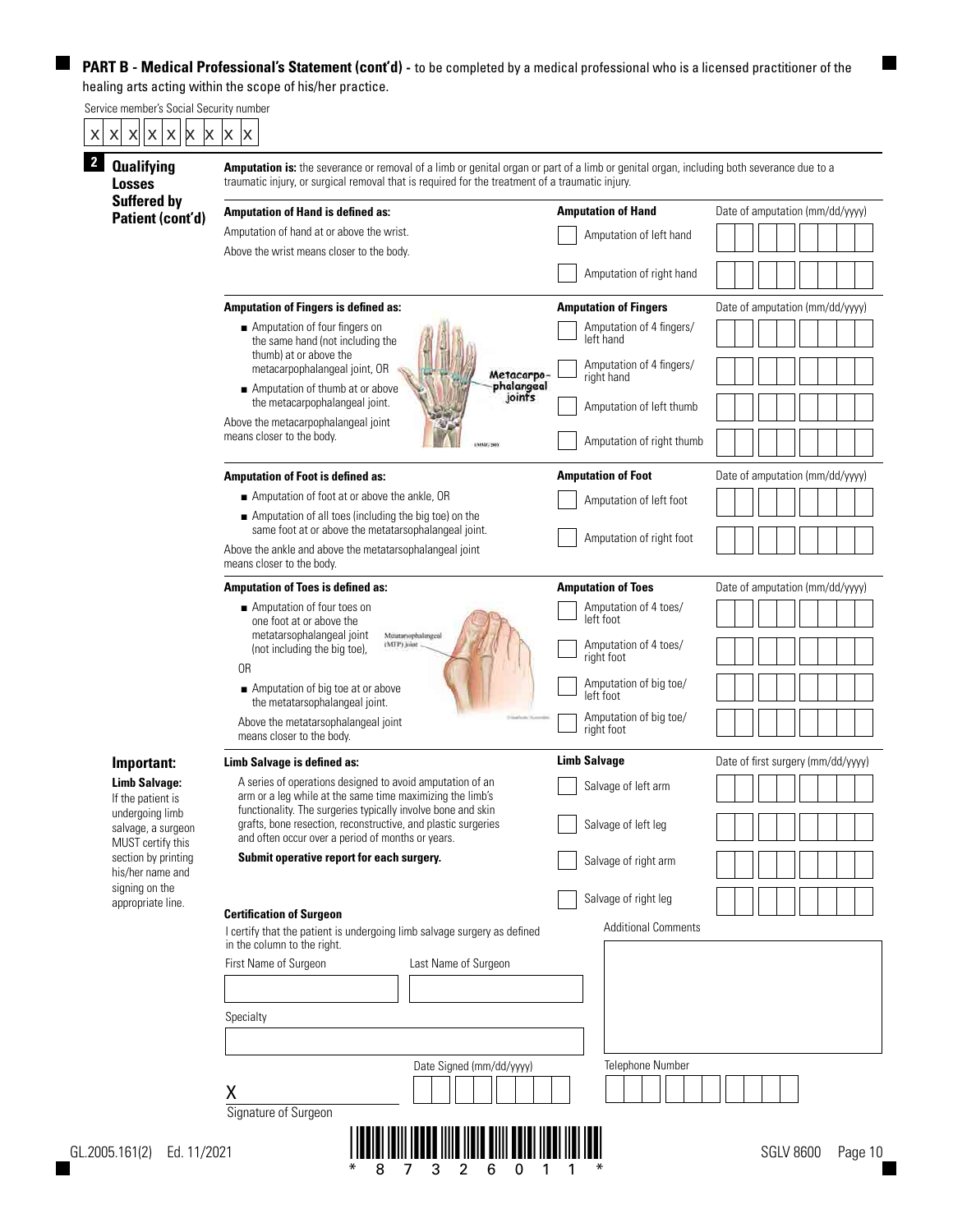# Service member's Social Security number  $\begin{array}{|c|c|c|}\hline \text{x} & \text{x} & \text{x} & \text{x} & \text{x} \ \hline \textbf{2} & \textbf{0} & \textbf{0} & \textbf{1} & \textbf{0} & \textbf{0} \ \hline \end{array}$

5

| <b>Qualifying</b>                   | Paralysis is defined as:                                                                                                                                                                                          | <b>Paralysis</b>                   | Date of onset (mm/dd/yyyy)              |  |  |
|-------------------------------------|-------------------------------------------------------------------------------------------------------------------------------------------------------------------------------------------------------------------|------------------------------------|-----------------------------------------|--|--|
| <b>Losses</b><br><b>Suffered by</b> | Complete paralysis due to damage to the spinal cord or<br>associated nerves, or to the brain. A limb is defined as an<br>arm or a leg with all its parts. Paralysis must fall into one                            | Quadriplegia                       |                                         |  |  |
| Patient (cont'd)                    | of the four categories listed below:                                                                                                                                                                              | Paraplegia                         |                                         |  |  |
|                                     | Quadriplegia - paralysis of all four limbs                                                                                                                                                                        |                                    |                                         |  |  |
|                                     | ■ Paraplegia - paralysis of both lower limbs                                                                                                                                                                      | Hemiplegia                         |                                         |  |  |
|                                     | Hemiplegia - paralysis of the upper and lower limbs on<br>one side of the body                                                                                                                                    | Uniplegia                          |                                         |  |  |
|                                     | $\blacksquare$ Uniplegia - paralysis of one limb                                                                                                                                                                  |                                    |                                         |  |  |
|                                     | Anatomical loss of the penis is defined as:                                                                                                                                                                       | <b>Genitourinary System Losses</b> |                                         |  |  |
|                                     | Amputation of the glans penis or any portion of the shaft of<br>the penis above the glans penis or damage to the glans penis<br>or shaft of the penis that requires reconstructive surgery.                       | Anatomical loss<br>of the penis    | Date of loss or amputation (mm/dd/yyyy) |  |  |
|                                     | Above the glans penis means closer to the body.                                                                                                                                                                   |                                    |                                         |  |  |
|                                     | Permanent loss of use of the penis is defined as:                                                                                                                                                                 | Permanent loss of                  | Date of loss (mm/dd/yyyy)               |  |  |
|                                     | Damage to the glans penis or shaft of the penis that results<br>in complete loss of the ability to perform sexual intercourse<br>that is reasonably certain to continue throughout the lifetime<br>of the member. | use of the penis                   |                                         |  |  |
|                                     | Anatomical loss of one testicle is defined as:                                                                                                                                                                    | Anatomical loss of                 | Date of loss or amputation (mm/dd/yyyy) |  |  |
|                                     | The amputation of, or damage to, one testicle that requires<br>testicular salvage, reconstructive surgery, or both.                                                                                               | one testicle                       |                                         |  |  |
|                                     | Anatomical loss of both testicle(s) is defined as:                                                                                                                                                                | Anatomical loss of                 | Date of loss or amputation (mm/dd/yyyy) |  |  |
|                                     | The amputation of, or damage to, both testicles that requires<br>testicular salvage, reconstructive surgery, or both.                                                                                             | both testicles                     |                                         |  |  |
|                                     | Permanent loss of use of both testicles is defined as:                                                                                                                                                            | Permanent loss of                  | Date of loss (mm/dd/yyyy)               |  |  |
|                                     | Damage to both testicles resulting in the need for hormonal<br>replacement therapy that is medically required and reasonably<br>certain to continue throughout the lifetime of the member.                        | use of both testicles              |                                         |  |  |
|                                     | Anatomical loss of the vulva is defined as:                                                                                                                                                                       | Anatomical loss of                 | Date of loss or amputation (mm/dd/yyyy) |  |  |
|                                     | The complete or partial amputation of the vulva or damage<br>to the vulva that requires reconstructive surgery.                                                                                                   | the vulva                          |                                         |  |  |
|                                     | Anatomical loss of the uterus is defined as:                                                                                                                                                                      | Anatomical loss of                 | Date of loss or amputation (mm/dd/yyyy) |  |  |
|                                     | The complete or partial amputation of the uterus or damage<br>to the uterus that requires reconstructive surgery.                                                                                                 | the uterus                         |                                         |  |  |
|                                     | Anatomical loss of the vaginal canal is defined as:                                                                                                                                                               | Anatomical loss of                 | Date of loss or amputation (mm/dd/yyyy) |  |  |
|                                     | The complete or partial amputation of the vaginal<br>canal or damage to the vaginal canal that requires<br>reconstructive surgery.                                                                                | the vaginal canal                  |                                         |  |  |
|                                     | Permanent loss of use of the vulva is defined as:                                                                                                                                                                 | Permanent loss of                  | Date of loss (mm/dd/yyyy)               |  |  |
|                                     | Damage to the vulva that results in complete loss of the<br>ability to perform sexual intercourse that is reasonably<br>certain to continue throughout the lifetime of the member.                                | use of the vulva                   |                                         |  |  |
|                                     | Permanent loss of use of the vaginal canal is defined as:                                                                                                                                                         | Permanent loss of use              | Date of loss (mm/dd/yyyy)               |  |  |
|                                     | Damage to the vaginal canal that results in complete loss of<br>the ability to perform sexual intercourse that is reasonably<br>certain to continue throughout the lifetime of the member.                        | of the vaginal canal               |                                         |  |  |



H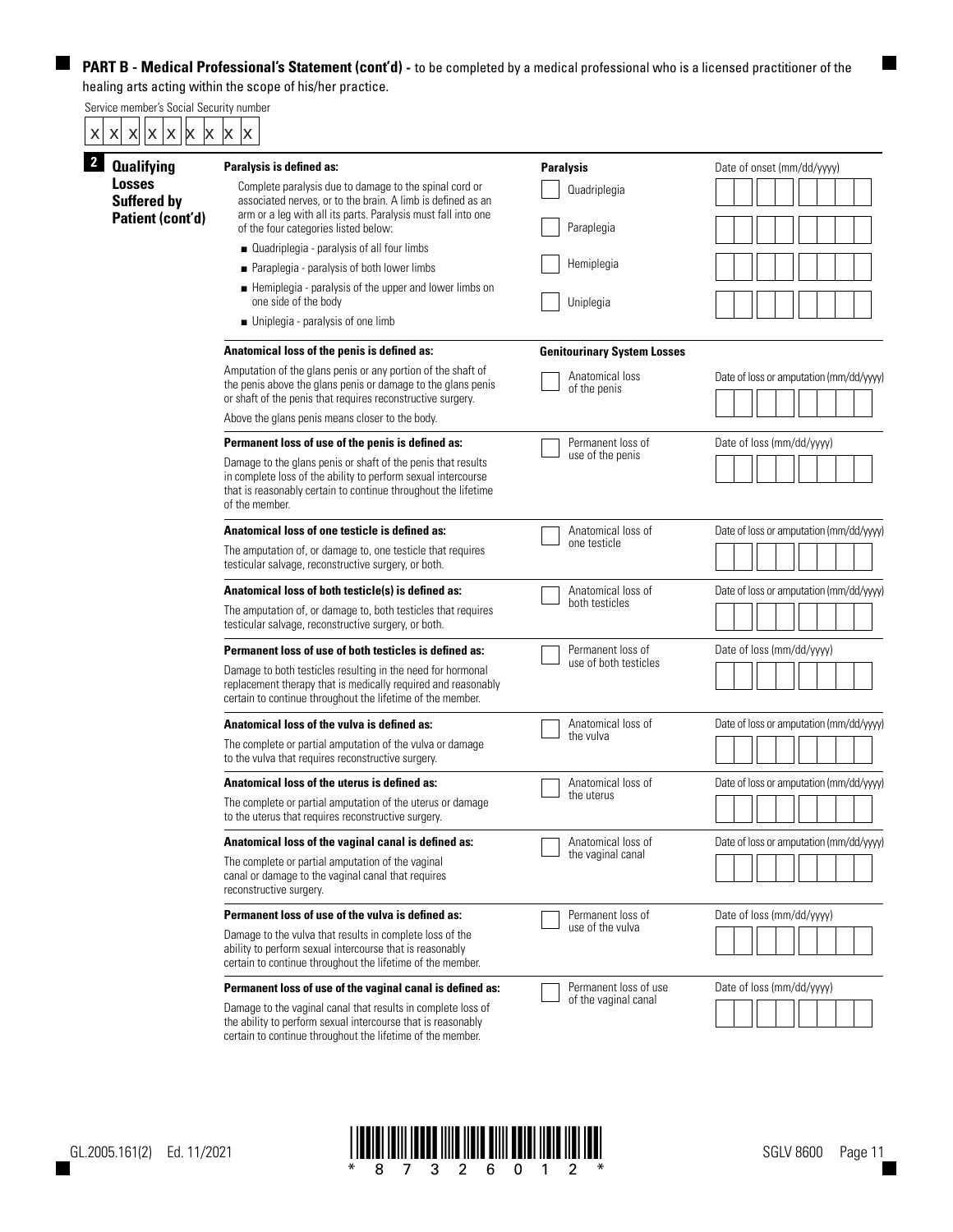Service member's Social Security number

 $\blacksquare$ 

| <b>Qualifying</b>                                          | Anatomical loss of the ovary is defined as:                                                                                                                                                                                                                                                                                                                           | Anatomical loss of                                     |  | Date of loss or amputation (mm/dd/yyyy) |  |  |
|------------------------------------------------------------|-----------------------------------------------------------------------------------------------------------------------------------------------------------------------------------------------------------------------------------------------------------------------------------------------------------------------------------------------------------------------|--------------------------------------------------------|--|-----------------------------------------|--|--|
| <b>Losses</b><br><b>Suffered by</b>                        | The amputation of one ovary or damage to one ovary that<br>requires ovarian salvage, reconstructive surgery, or both.                                                                                                                                                                                                                                                 | one ovary                                              |  |                                         |  |  |
| Patient (cont'd)                                           | Anatomical loss of both ovaries is defined as:                                                                                                                                                                                                                                                                                                                        | Anatomical loss of                                     |  | Date of loss or amputation (mm/dd/yyyy) |  |  |
|                                                            | The amputation of both ovaries or damage to both ovaries that<br>requires ovarian salvage, reconstructive surgery, or both.                                                                                                                                                                                                                                           | both ovaries                                           |  |                                         |  |  |
|                                                            | Permanent loss of use of both ovaries is defined as:                                                                                                                                                                                                                                                                                                                  | Permanent loss of                                      |  | Date of loss (mm/dd/vyyy)               |  |  |
|                                                            | Damage to both ovaries resulting in the need for hormonal<br>replacement therapy that is medically required and reasonably<br>certain to continue throughout the lifetime of the member.                                                                                                                                                                              | use of both ovaries                                    |  |                                         |  |  |
|                                                            | Total and permanent loss of urinary system function<br>is defined as:                                                                                                                                                                                                                                                                                                 | Total and permanent loss of<br>urinary system function |  | Date of loss (mm/dd/yyyy)               |  |  |
|                                                            | Damage to the urethra, ureter(s), both kidneys, bladder, or<br>urethral sphincter muscle(s) that requires urinary diversion<br>and/or hemodialysis, either of which is reasonably certain to<br>continue throughout the lifetime of the member.                                                                                                                       |                                                        |  |                                         |  |  |
| <b>Description</b>                                         | Inability to Independently Perform Activities of Daily Living (ADL)                                                                                                                                                                                                                                                                                                   |                                                        |  |                                         |  |  |
| of Injury/<br><b>Assistance Needed</b><br>Please provide a | Inability to Independently Perform ADL is defined as:<br>Inability to independently perform at least two of six ADL (bathing, continence, dressing, eating, toileting and transferring). Inability must last<br>for at least 15 consecutive days for traumatic brain injury and at least 30 consecutive days for any other traumatic injury.                          |                                                        |  |                                         |  |  |
| description of the<br>injury and<br>descriptions of the    | The patient is considered unable to perform an activity independently only if he or she REQUIRES assistance to perform the activity. If the<br>patient is able to perform the activity by using accommodating equipment, such as a cane, walker, commode, etc., the patient is considered<br>able to independently perform the activity without requiring assistance. |                                                        |  |                                         |  |  |
| assistance needed to                                       | Requires Assistance is defined as:                                                                                                                                                                                                                                                                                                                                    |                                                        |  |                                         |  |  |
| perform each ADL.<br>Failure to provide this               | physical assistance (hands-on),                                                                                                                                                                                                                                                                                                                                       |                                                        |  |                                         |  |  |
| information may delay<br>processing of claim.              | standby assistance (within arm's reach),                                                                                                                                                                                                                                                                                                                              |                                                        |  |                                         |  |  |
|                                                            | ■ verbal assistance (must be instructed because of cognitive impairment),                                                                                                                                                                                                                                                                                             |                                                        |  |                                         |  |  |
| What is the                                                | without which the patient would be <b>INCAPABLE</b> of performing the task.                                                                                                                                                                                                                                                                                           |                                                        |  |                                         |  |  |
| predominant reason<br>the patient is/was                   |                                                                                                                                                                                                                                                                                                                                                                       |                                                        |  |                                         |  |  |
| unable to                                                  | What is the predominant reason the patient is/was unable to independently perform ADL?<br>Traumatic Brain Injury<br>Other Traumatic Injury                                                                                                                                                                                                                            |                                                        |  |                                         |  |  |
| independently<br>perform ADL?<br>Check the                 | (Please describe injury and give reason(s) it resulted in inability to perform activities of daily living.)                                                                                                                                                                                                                                                           |                                                        |  |                                         |  |  |
| predominant reason<br>the patient cannot                   |                                                                                                                                                                                                                                                                                                                                                                       |                                                        |  |                                         |  |  |
| independently<br>perform ADL and<br>describe the injury in |                                                                                                                                                                                                                                                                                                                                                                       |                                                        |  |                                         |  |  |
| the box provided.                                          |                                                                                                                                                                                                                                                                                                                                                                       |                                                        |  |                                         |  |  |
|                                                            |                                                                                                                                                                                                                                                                                                                                                                       |                                                        |  |                                         |  |  |
|                                                            |                                                                                                                                                                                                                                                                                                                                                                       |                                                        |  |                                         |  |  |
|                                                            |                                                                                                                                                                                                                                                                                                                                                                       |                                                        |  |                                         |  |  |
|                                                            |                                                                                                                                                                                                                                                                                                                                                                       |                                                        |  |                                         |  |  |
|                                                            |                                                                                                                                                                                                                                                                                                                                                                       |                                                        |  |                                         |  |  |
|                                                            |                                                                                                                                                                                                                                                                                                                                                                       |                                                        |  |                                         |  |  |
|                                                            |                                                                                                                                                                                                                                                                                                                                                                       |                                                        |  |                                         |  |  |
|                                                            |                                                                                                                                                                                                                                                                                                                                                                       |                                                        |  |                                         |  |  |



 $\blacksquare$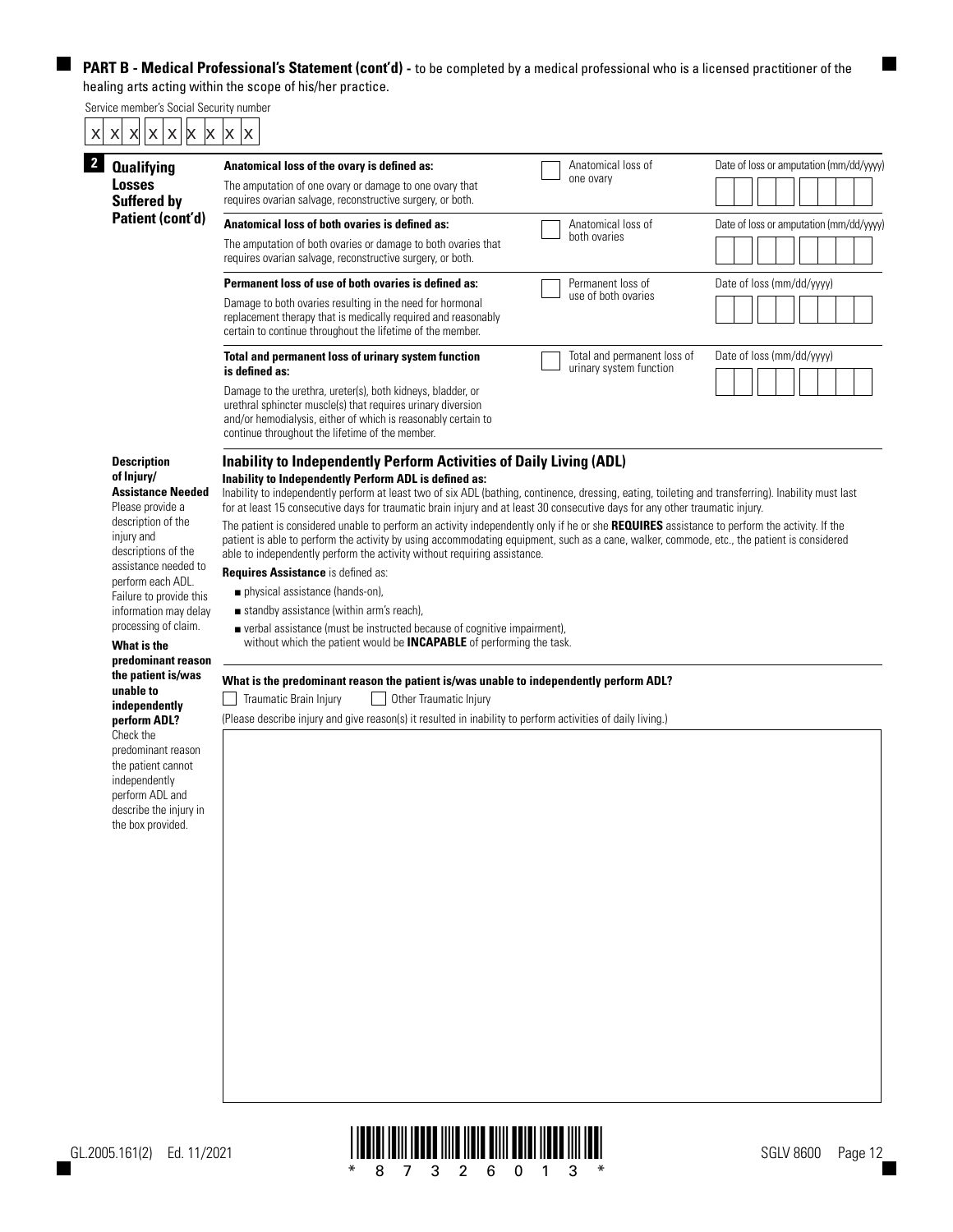Service member's Social Security number

 $\blacksquare$ 

**The Second Service** 

| x x <br>$\pmb{\times}$<br>X<br>X<br>X<br>X                                                                                                                                                                                                                                    | X<br>ΙX                                                                                                                                                                                                                                                                        |                                                                                                                                                                                                                                                                                                                                                                   |  |  |  |  |  |
|-------------------------------------------------------------------------------------------------------------------------------------------------------------------------------------------------------------------------------------------------------------------------------|--------------------------------------------------------------------------------------------------------------------------------------------------------------------------------------------------------------------------------------------------------------------------------|-------------------------------------------------------------------------------------------------------------------------------------------------------------------------------------------------------------------------------------------------------------------------------------------------------------------------------------------------------------------|--|--|--|--|--|
| $2\overline{ }$<br><b>Qualifying</b>                                                                                                                                                                                                                                          | Inability to Independently Perform Activities of Daily Living (ADL) (cont'd)                                                                                                                                                                                                   |                                                                                                                                                                                                                                                                                                                                                                   |  |  |  |  |  |
| <b>Losses</b><br><b>Suffered by</b><br>Patient (cont'd)<br><b>Which ADL is the</b><br>patient unable to<br>perform?<br>Check each ADL<br>the patient cannot<br>perform;<br>AND<br>Fill in the dates                                                                           | Patient is UNABLE to bathe independently if<br>He/she requires assistance from another person to bathe<br>(including sponge bath) more than one part of the body or get<br>in or out of the tub or shower.<br>Describe assistance needed:                                      | Unable to bathe independently<br>Start date (mm/dd/yyyy)<br>End date (mm/dd/yyyy)<br><b>OR</b>   Check here if inability is ongoing<br>Type of assistance required (check all that apply)<br>physical assistance (hands-on)<br>verbal assistance (must be<br>instructed because of<br>standby assistance<br>cognitive impairment)<br>(within arm's reach)         |  |  |  |  |  |
| inability began and<br>ended or indicate<br>inability is ongoing.<br><b>Require</b><br>Assistance<br>is defined as:<br>$\blacksquare$ physical<br>assistance<br>(hands-on),<br>$\blacksquare$ standby<br>assistance (within<br>arm's reach),<br>verbal assistance<br>(must be | <b>Patient is UNABLE to maintain continence</b><br>independently if<br>He/she is partially or totally unable to control bowel and<br>bladder function or <i>requires</i> assistance from another person<br>to manage catheter or colostomy bag.<br>Describe assistance needed: | Unable to maintain continence independently<br>Start date (mm/dd/yyyy)<br>End date (mm/dd/yyyy)<br>Check here if inability is ongoing<br>0R<br>Type of assistance required (check all that apply)<br>physical assistance (hands-on)<br>verbal assistance (must be<br>instructed because of<br>standby assistance<br>cognitive impairment)<br>(within arm's reach) |  |  |  |  |  |
| instructed<br>because of<br>cognitive<br>impairment),<br>without which<br>the patient would<br>be INCAPABLE<br>of performing<br>the task.                                                                                                                                     | Patient is UNABLE to dress independently if<br>He/she requires assistance from another person to get and<br>put on clothing, socks or shoes.<br>Describe assistance needed:                                                                                                    | <b>Unable to dress independently</b><br>Start date (mm/dd/yyyy)<br>End date (mm/dd/yyyy)<br><b>OR</b> Check here if inability is ongoing<br>Type of assistance required (check all that apply)<br>physical assistance (hands-on)<br>verbal assistance (must be<br>instructed because of<br>standby assistance<br>cognitive impairment)<br>(within arm's reach)    |  |  |  |  |  |
|                                                                                                                                                                                                                                                                               | Patient is UNABLE to eat independently if<br>He/she requires assistance from another person to:<br>get food from plate to mouth, OR<br>take liquid nourishment from a straw or cup, OR<br>he/she is fed intravenously or by a feeding tube.<br>Describe assistance needed:     | Unable to eat independently<br>Start date (mm/dd/yyyy)<br>End date (mm/dd/yyyy)<br>Check here if inability is ongoing<br>0R<br>Type of assistance required (check all that apply)<br>physical assistance (hands-on)<br>verbal assistance (must be<br>instructed because of<br>standby assistance<br>cognitive impairment)<br>(within arm's reach)                 |  |  |  |  |  |



 $\blacksquare$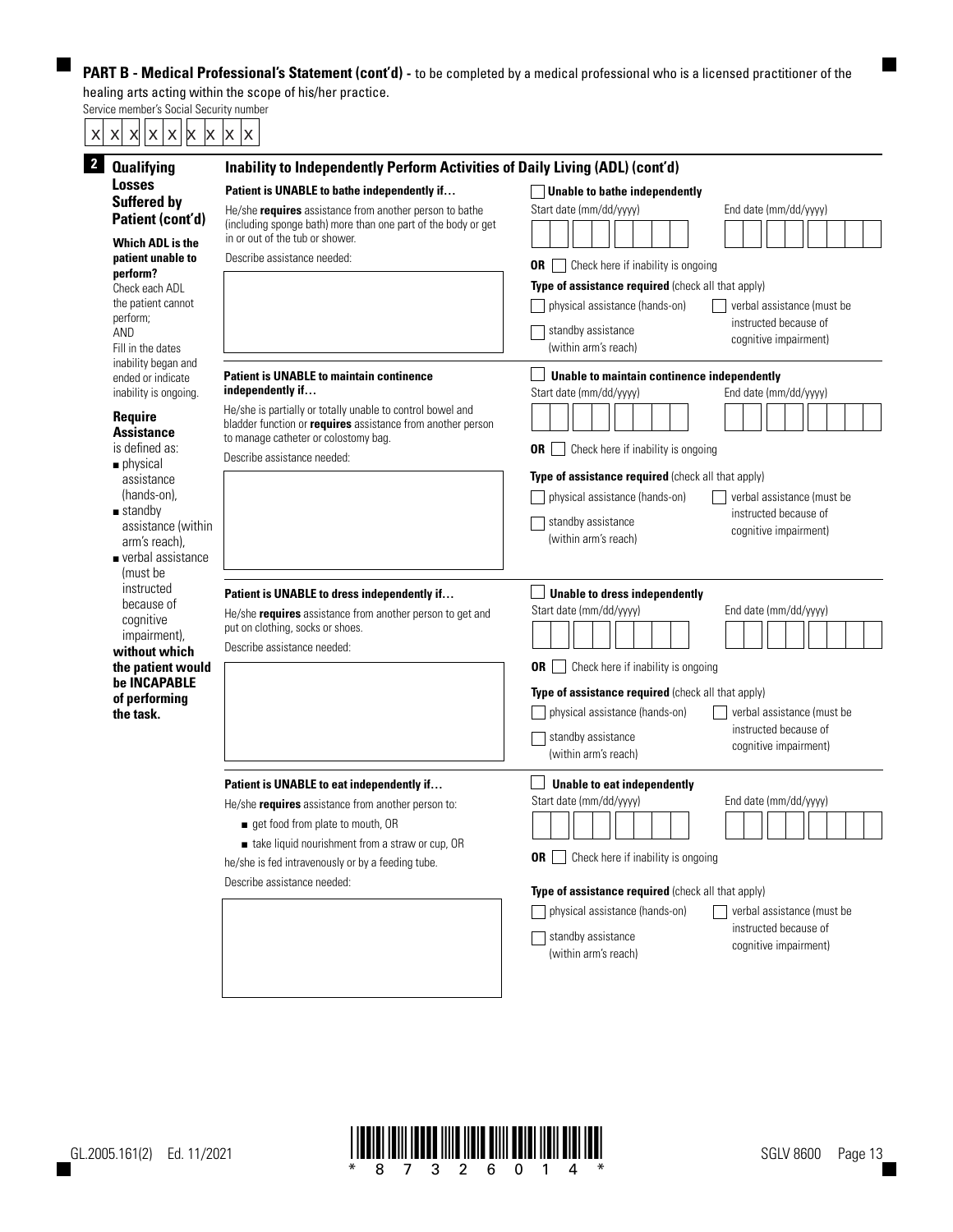| <b>Qualifying</b><br>Losses                                | Inability to Independently Perform Activities of Daily Living (ADL) (cont'd)                                                                                                                                                                                                                                                                                                                                                                              |                                                                                                                                                                                                                                                                                                                                                               |  |  |  |  |  |  |  |  |  |
|------------------------------------------------------------|-----------------------------------------------------------------------------------------------------------------------------------------------------------------------------------------------------------------------------------------------------------------------------------------------------------------------------------------------------------------------------------------------------------------------------------------------------------|---------------------------------------------------------------------------------------------------------------------------------------------------------------------------------------------------------------------------------------------------------------------------------------------------------------------------------------------------------------|--|--|--|--|--|--|--|--|--|
| <b>Suffered by</b><br>Patient (cont'd)                     | Patient is UNABLE to toilet independently if<br>He/she must use a bedpan or urinal to toilet, OR<br>he/she requires assistance from another person with any of<br>the following: going to and from the toilet, getting on and off<br>the toilet, cleaning self after toileting, getting clothing off<br>and on.<br>Describe assistance needed:                                                                                                            | Unable to toilet independently<br>Start date (mm/dd/yyyy)<br>End date (mm/dd/yyyy)<br>0R<br>Check here if inability is ongoing<br>Type of assistance required (check all that apply)<br>physical assistance (hands-on)<br>verbal assistance (must be<br>instructed because of<br>standby assistance<br>cognitive impairment)<br>(within arm's reach)          |  |  |  |  |  |  |  |  |  |
|                                                            | Patient is UNABLE to transfer independently if<br>He/she requires assistance from another person to move into<br>or out of a bed or chair.<br>Describe assistance needed:                                                                                                                                                                                                                                                                                 | <b>Unable to transfer independently</b><br>Start date (mm/dd/yyyy)<br>End date (mm/dd/yyyy)<br>Check here if inability is ongoing<br>0R<br>Type of assistance required (check all that apply)<br>physical assistance (hands-on)<br>verbal assistance (must be<br>instructed because of<br>standby assistance<br>cognitive impairment)<br>(within arm's reach) |  |  |  |  |  |  |  |  |  |
| <b>Other</b><br><b>Information</b>                         | To your knowledge, were any of the losses indicated in Part B due to:<br>a. an intentionally self-inflicted injury or an attempt to inflict such injury,<br>b. use of an illegal or controlled substance that was not administered or consumed on the advice of a medical doctor,<br>c. the medical or surgical treatment of an illness or disease,<br>weapon, or the accidental ingestion of a contaminated substance).<br>If yes, please explain below: | d. a physical or mental illness or disease (not including illness or disease caused by a pyogenic infection, a chemical, biological, or radiological                                                                                                                                                                                                          |  |  |  |  |  |  |  |  |  |
| <b>Medical</b><br><b>Professional's</b><br><b>Comments</b> | Use this block to provide any additional information about the patient's injuries. When a narrative description is required, please be<br>complete and concise.                                                                                                                                                                                                                                                                                           |                                                                                                                                                                                                                                                                                                                                                               |  |  |  |  |  |  |  |  |  |

 $\blacksquare$ 



 $\blacksquare$